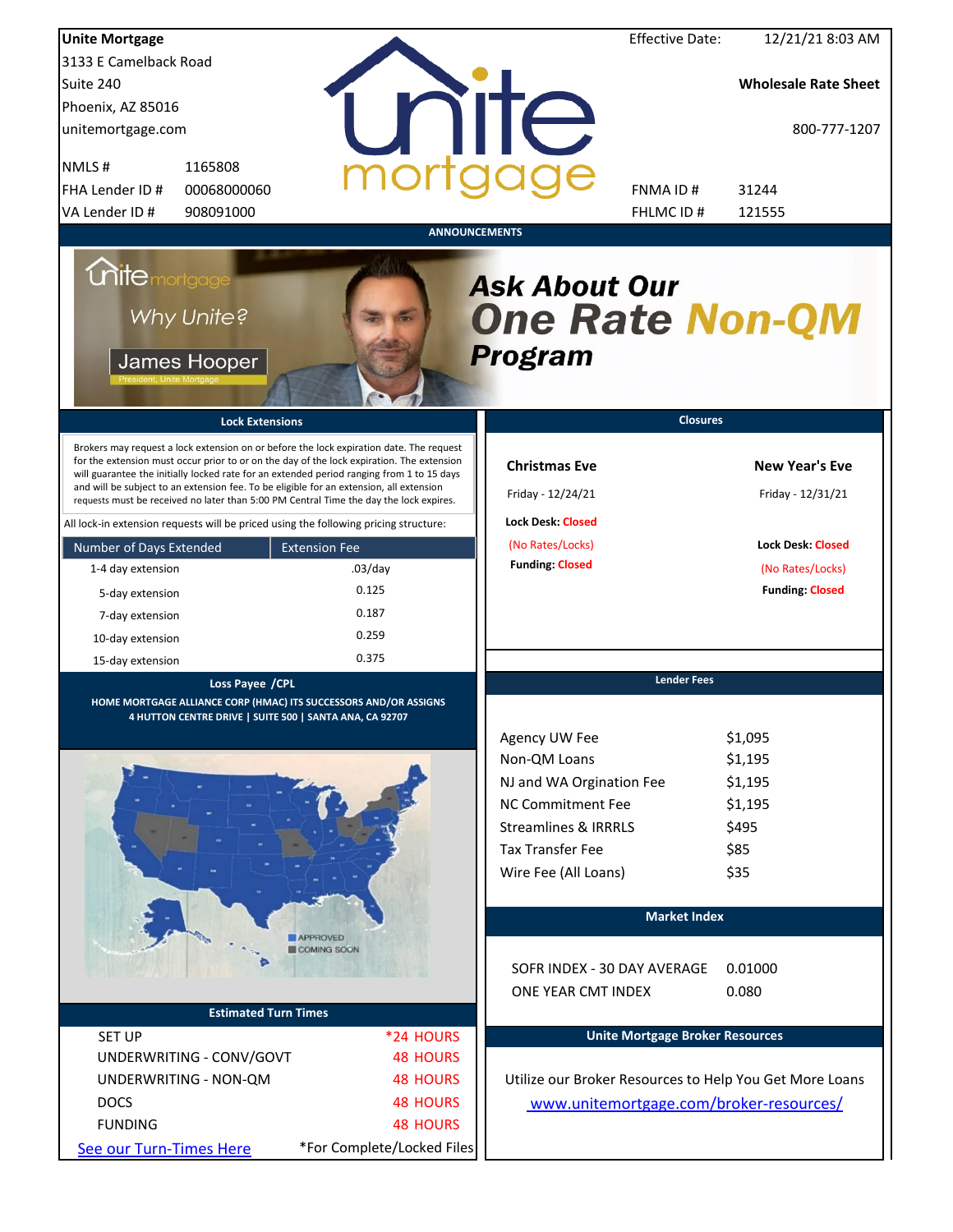

Rates are subject to change without prior notice Not for Public View • For Professional Use Only **Lock Desk**

[locks@unitemtg.com](mailto:locks@unitemtg.com)

File Update: 21-Dec-2021

Effective Date: 21-Dec-2021 <br>
Price Change Effective: 9:00 AM PST Lock Hours: 9:00 A.M. - 3:00 P.M. PST

# **ONE RATE - DSCR/ Bank Statements**

Price Change Effective: 9:00 AM PST

| <b>DSCR</b>                 |                                     |                    |                               |                               |  |  |  |  |
|-----------------------------|-------------------------------------|--------------------|-------------------------------|-------------------------------|--|--|--|--|
| <b>25 DAY PRICING</b>       |                                     |                    | <b>HIGHLIGHTS</b>             |                               |  |  |  |  |
| <b>RATE</b>                 | 30YR FIX                            |                    |                               |                               |  |  |  |  |
|                             |                                     | <b>Credit</b>      | $700+$                        | $720+$                        |  |  |  |  |
| 4.375                       | 100.0000                            | <b>Product</b>     | 30 yr fixed Full Amortization | 30 yr fixed Full Amortization |  |  |  |  |
|                             |                                     | <b>Loan Amount</b> | 300,001-1.0MM                 | 300,001-1.0MM                 |  |  |  |  |
|                             |                                     | <b>DSCR</b>        | $+1.100$                      | Not Applicable                |  |  |  |  |
|                             |                                     |                    | Purchase 70%                  | Purchase 80%                  |  |  |  |  |
| <b>24 MO BANK STATEMENT</b> |                                     | <b>Purpose</b>     | Rate-Term 70%                 | Rate-Term 80%                 |  |  |  |  |
| <b>25 DAY PRICING</b>       |                                     |                    | Cash-Out 65%                  | Cash-Out 75%                  |  |  |  |  |
| <b>RATE</b>                 | <b>Occupancy</b><br><b>30YR FIX</b> |                    | Non Owner Occupied            | Owner Occupied                |  |  |  |  |
|                             |                                     | <b>ACH</b>         | Required                      | Required                      |  |  |  |  |
| 4.125                       | 100.0000                            | <b>PPP</b>         | 5 Years                       | None                          |  |  |  |  |
|                             |                                     | <b>Reserves</b>    | 12 Month PITIA                | 12 Month PITIA                |  |  |  |  |
|                             |                                     | <b>Escrows</b>     | Required                      | Required                      |  |  |  |  |
|                             |                                     | <b>Property</b>    | Single Unit only              | Single Unit Only              |  |  |  |  |
|                             |                                     |                    | No Uite for LLDAs III         |                               |  |  |  |  |

## **No Hits for LLPAs !!!**

# **DSCR PRIME PLUS**

| <b>30 DAY PRICING</b> |                |                 |  |  |  |  |
|-----------------------|----------------|-----------------|--|--|--|--|
| <b>RATE</b>           | <b>5/6 ARM</b> | <b>30YR FIX</b> |  |  |  |  |
| 6.500                 | 106.2500       | 106.0000        |  |  |  |  |
| 6.375                 | 106.0000       | 105.7500        |  |  |  |  |
| 6.250                 | 105.7500       | 105.5000        |  |  |  |  |
| 6.125                 | 105.5000       | 105.2500        |  |  |  |  |
| 6.000                 | 105.2500       | 105.0000        |  |  |  |  |
| 5.875                 | 105.0000       | 104.7500        |  |  |  |  |
| 5.750                 | 104.7500       | 104.5000        |  |  |  |  |
| 5.625                 | 104.5000       | 104.2500        |  |  |  |  |
| 5.500                 | 104.2500       | 104.0000        |  |  |  |  |
| 5.375                 | 104.0000       | 103.7500        |  |  |  |  |
| 5.250                 | 103.7500       | 103.5000        |  |  |  |  |
| 5.125                 | 103.5000       | 103.2500        |  |  |  |  |
| 5.000                 | 103.2500       | 103.0000        |  |  |  |  |
| 4.875                 | 103.0000       | 102.7500        |  |  |  |  |
| 4.750                 | 102.6250       | 102.3750        |  |  |  |  |
| 4.625                 | 102.2500       | 102.0000        |  |  |  |  |
| 4.500                 | 101.8750       | 101.6250        |  |  |  |  |
| 4.375                 | 101.5000       | 101.2500        |  |  |  |  |

| <b>MAX PRICING</b> (Lower of Price or Premium) |          |  |  |  |
|------------------------------------------------|----------|--|--|--|
| No Prepay - Hard                               | 100.5000 |  |  |  |
| 1yr Prepay - Hard                              | 100.7500 |  |  |  |
| 2yr Prepay - Hard                              | 101.0000 |  |  |  |
| 3yr Prepay - Hard                              | 101.2500 |  |  |  |
| 4yr Prepay - Hard                              | 101.5000 |  |  |  |
| 5yr Prepay - Hard                              | 101.7500 |  |  |  |

| <b>ARM MARGIN</b> |             |  |  |  |
|-------------------|-------------|--|--|--|
| 5.000             | <b>SOFR</b> |  |  |  |
|                   |             |  |  |  |

| <b>LOCK FEES</b>        |         |  |  |  |
|-------------------------|---------|--|--|--|
| Relock Fee:             | .250    |  |  |  |
| Extension Fee Per Diem: | .030    |  |  |  |
| <b>Extension Max:</b>   | 15 Days |  |  |  |

| LTV<br><b>5/6 ARM</b><br><b>RATE</b><br>30YR FIX<br><b>Credit Score</b><br>106.2500<br>106.0000<br><b>Documentation</b><br>55.01-60<br>6.500<br>00.01-50<br>50.01-55<br>106.0000<br>105.7500<br>$\geq 780$<br>6.375<br>(0.250)<br>(0.375)<br>(0.500)<br>105.5000<br>760 - 779<br>6.250<br>105.7500<br>(0.375)<br>(0.375)<br>(0.625)<br>105.5000<br>105.2500<br>740 - 759<br>6.125<br>(0.375)<br>(0.500)<br>(0.750)<br><b>DSCR</b><br>720 - 739<br>6.000<br>105.2500<br>105.0000<br>(0.500)<br>(0.625)<br>(0.875)<br>700 - 719<br>5.875<br>105.0000<br>104.7500<br>(0.625)<br>(0.750)<br>(1.000)<br>680 - 699<br>104.7500<br>104.5000<br>5.750<br>(0.875)<br>(1.000)<br>(1.250)<br>$660 - 679$<br>104.5000<br>104.2500<br>5.625<br>(1.375)<br>(1.500)<br>(1.625)<br>104.2500<br>104.0000<br>5/6 40yr ARM SOFR<br>(0.250)<br>5.500<br>(0.250)<br>(0.250)<br>104.0000<br>103.7500<br>Product<br>40yr Fixed<br>5.375<br>(0.250)<br>(0.250)<br>(0.250) | 60.01-65<br>(0.625)<br>(0.875)<br>(1.000)<br>(1.125)<br>(1.375)<br>(1.750)<br>(2.250)<br>(0.250)<br>(0.250)<br>(0.500)<br>(0.500) | 65.01-70<br>(0.875)<br>(1.000)<br>(1.250)<br>(1.500)<br>(1.875)<br>$\#N/A$<br>#N/A<br>(0.250)<br>(0.250)<br>(0.625) | (1.125)<br>(1.375)<br>(1.625)<br>(2.000)<br>#N/A<br>$\#N/A$<br>#N/A<br>(0.250)<br>(0.250) |
|---------------------------------------------------------------------------------------------------------------------------------------------------------------------------------------------------------------------------------------------------------------------------------------------------------------------------------------------------------------------------------------------------------------------------------------------------------------------------------------------------------------------------------------------------------------------------------------------------------------------------------------------------------------------------------------------------------------------------------------------------------------------------------------------------------------------------------------------------------------------------------------------------------------------------------------------------|-----------------------------------------------------------------------------------------------------------------------------------|---------------------------------------------------------------------------------------------------------------------|-------------------------------------------------------------------------------------------|
|                                                                                                                                                                                                                                                                                                                                                                                                                                                                                                                                                                                                                                                                                                                                                                                                                                                                                                                                                   |                                                                                                                                   |                                                                                                                     | 70.01-75                                                                                  |
|                                                                                                                                                                                                                                                                                                                                                                                                                                                                                                                                                                                                                                                                                                                                                                                                                                                                                                                                                   |                                                                                                                                   |                                                                                                                     |                                                                                           |
|                                                                                                                                                                                                                                                                                                                                                                                                                                                                                                                                                                                                                                                                                                                                                                                                                                                                                                                                                   |                                                                                                                                   |                                                                                                                     |                                                                                           |
|                                                                                                                                                                                                                                                                                                                                                                                                                                                                                                                                                                                                                                                                                                                                                                                                                                                                                                                                                   |                                                                                                                                   |                                                                                                                     |                                                                                           |
|                                                                                                                                                                                                                                                                                                                                                                                                                                                                                                                                                                                                                                                                                                                                                                                                                                                                                                                                                   |                                                                                                                                   |                                                                                                                     |                                                                                           |
|                                                                                                                                                                                                                                                                                                                                                                                                                                                                                                                                                                                                                                                                                                                                                                                                                                                                                                                                                   |                                                                                                                                   |                                                                                                                     |                                                                                           |
|                                                                                                                                                                                                                                                                                                                                                                                                                                                                                                                                                                                                                                                                                                                                                                                                                                                                                                                                                   |                                                                                                                                   |                                                                                                                     |                                                                                           |
|                                                                                                                                                                                                                                                                                                                                                                                                                                                                                                                                                                                                                                                                                                                                                                                                                                                                                                                                                   |                                                                                                                                   |                                                                                                                     |                                                                                           |
|                                                                                                                                                                                                                                                                                                                                                                                                                                                                                                                                                                                                                                                                                                                                                                                                                                                                                                                                                   |                                                                                                                                   |                                                                                                                     |                                                                                           |
|                                                                                                                                                                                                                                                                                                                                                                                                                                                                                                                                                                                                                                                                                                                                                                                                                                                                                                                                                   |                                                                                                                                   |                                                                                                                     |                                                                                           |
|                                                                                                                                                                                                                                                                                                                                                                                                                                                                                                                                                                                                                                                                                                                                                                                                                                                                                                                                                   |                                                                                                                                   |                                                                                                                     |                                                                                           |
| Interest-Only<br>103.5000<br>5.250<br>103.7500<br>(0.250)<br>(0.250)<br>(0.375)                                                                                                                                                                                                                                                                                                                                                                                                                                                                                                                                                                                                                                                                                                                                                                                                                                                                   |                                                                                                                                   |                                                                                                                     | (0.750)                                                                                   |
| 103.5000<br>103.2500<br>150,000-200k<br>5.125<br>(0.500)<br>(0.500)<br>(0.500)                                                                                                                                                                                                                                                                                                                                                                                                                                                                                                                                                                                                                                                                                                                                                                                                                                                                    |                                                                                                                                   | (0.500)                                                                                                             | (0.750)                                                                                   |
| 103.0000<br>200,001-300k<br>0.000<br>5.000<br>103.2500<br>0.000<br>0.000                                                                                                                                                                                                                                                                                                                                                                                                                                                                                                                                                                                                                                                                                                                                                                                                                                                                          | 0.000                                                                                                                             | (0.250)                                                                                                             | (0.250)                                                                                   |
| 300,001-1.0m<br>103.0000<br>102.7500<br>0.000<br>0.000<br>0.000<br>4.875                                                                                                                                                                                                                                                                                                                                                                                                                                                                                                                                                                                                                                                                                                                                                                                                                                                                          | 0.000                                                                                                                             | 0.000                                                                                                               | 0.000                                                                                     |
| 1,000,001-1.5m<br>4.750<br>102.6250<br>102.3750<br><b>Loan Amount</b><br>(0.250)<br>(0.250)<br>(0.250)                                                                                                                                                                                                                                                                                                                                                                                                                                                                                                                                                                                                                                                                                                                                                                                                                                            | (0.250)                                                                                                                           | (0.250)                                                                                                             | (0.250)                                                                                   |
| 102.2500<br>102.0000<br>1,500,001-2.0m<br>4.625<br>(0.500)<br>(0.500)<br>(0.500)                                                                                                                                                                                                                                                                                                                                                                                                                                                                                                                                                                                                                                                                                                                                                                                                                                                                  | #N/A                                                                                                                              | $\#N/A$                                                                                                             | #N/A                                                                                      |
| 2,000,001-2.5m<br>4.500<br>101.8750<br>101.6250<br>(0.750)<br>(0.750)<br>(0.750)                                                                                                                                                                                                                                                                                                                                                                                                                                                                                                                                                                                                                                                                                                                                                                                                                                                                  | #N/A                                                                                                                              | #N/A                                                                                                                | #N/A                                                                                      |
| 101.5000<br>101.2500<br>2,500,001-3.0m<br>4.375<br>(0.750)<br>(0.750)<br>(0.750)                                                                                                                                                                                                                                                                                                                                                                                                                                                                                                                                                                                                                                                                                                                                                                                                                                                                  | #N/A                                                                                                                              | $\#N/A$                                                                                                             | #N/A                                                                                      |
| $DSCR \geq 1.5$<br>0.250<br>0.250<br>0.250                                                                                                                                                                                                                                                                                                                                                                                                                                                                                                                                                                                                                                                                                                                                                                                                                                                                                                        | 0.250                                                                                                                             | 0.250                                                                                                               | 0.250                                                                                     |
| <b>DSCR</b><br>DSCR 1.25-1.49<br>0.250<br>0.250<br>0.250<br><b>MAX PRICING</b> (Lower of Price or Premium)                                                                                                                                                                                                                                                                                                                                                                                                                                                                                                                                                                                                                                                                                                                                                                                                                                        | 0.250                                                                                                                             | 0.250                                                                                                               | 0.250                                                                                     |
| No Prepay - Hard<br>100.5000<br>DSCR 1.10-1.24<br>0.000<br>0.000<br>0.000                                                                                                                                                                                                                                                                                                                                                                                                                                                                                                                                                                                                                                                                                                                                                                                                                                                                         | 0.000                                                                                                                             | 0.000                                                                                                               | 0.000                                                                                     |
| 100.7500<br><b>Purpose</b><br>Cash-Out<br>(0.250)<br>(0.375)<br>1yr Prepay - Hard<br>(0.375)                                                                                                                                                                                                                                                                                                                                                                                                                                                                                                                                                                                                                                                                                                                                                                                                                                                      | (0.375)                                                                                                                           | $\#N/A$                                                                                                             | #N/A                                                                                      |
| 2yr Prepay - Hard<br>101.0000<br>Condo-Warrantable<br>(0.250)<br>(0.250)<br>(0.250)                                                                                                                                                                                                                                                                                                                                                                                                                                                                                                                                                                                                                                                                                                                                                                                                                                                               | (0.250)                                                                                                                           | (0.500)                                                                                                             | (0.500)                                                                                   |
| 3yr Prepay - Hard<br>101.2500<br><b>Property Type</b><br>Condo-NonWarrantable<br>(0.500)<br>(0.500)<br>(0.500)                                                                                                                                                                                                                                                                                                                                                                                                                                                                                                                                                                                                                                                                                                                                                                                                                                    | (0.500)                                                                                                                           | #N/A                                                                                                                | #N/A                                                                                      |
| 101.5000<br>2-4 Unit<br>(0.250)<br>(0.250)<br>4yr Prepay - Hard<br>(0.250)                                                                                                                                                                                                                                                                                                                                                                                                                                                                                                                                                                                                                                                                                                                                                                                                                                                                        | (0.250)                                                                                                                           | $\#N/A$                                                                                                             | #N/A                                                                                      |
| 5yr Prepay - Hard<br>101.7500<br><b>Credit / Housing History</b><br>1x30x12<br>(0.750)<br>(0.750)<br>(0.750)                                                                                                                                                                                                                                                                                                                                                                                                                                                                                                                                                                                                                                                                                                                                                                                                                                      | (0.750)                                                                                                                           | (0.750)                                                                                                             | (0.750)                                                                                   |
| <b>ACH</b><br>0.125<br>0.125<br>0.125<br><b>Other Miscellaneous</b>                                                                                                                                                                                                                                                                                                                                                                                                                                                                                                                                                                                                                                                                                                                                                                                                                                                                               | 0.125                                                                                                                             | 0.125                                                                                                               | 0.125                                                                                     |
| <b>ARM MARGIN</b><br>No Escrows (No HPML)<br>(0.150)<br>(0.150)<br>(0.150)                                                                                                                                                                                                                                                                                                                                                                                                                                                                                                                                                                                                                                                                                                                                                                                                                                                                        | (0.150)                                                                                                                           | (0.150)                                                                                                             | (0.150)                                                                                   |
| 5.000<br><b>SOFR</b><br>No Prepay<br>(1.500)<br>(1.500)<br>(1.500)                                                                                                                                                                                                                                                                                                                                                                                                                                                                                                                                                                                                                                                                                                                                                                                                                                                                                | (1.500)                                                                                                                           | (1.500)                                                                                                             | (1.500)                                                                                   |
| (1.000)<br>(1.000)<br>(1.000)<br>1yr Prepay                                                                                                                                                                                                                                                                                                                                                                                                                                                                                                                                                                                                                                                                                                                                                                                                                                                                                                       | (1.000)                                                                                                                           | (1.000)                                                                                                             | (1.000)                                                                                   |
| (0.500)<br>(0.500)<br>(0.500)<br>2yr Prepay<br><b>Prepay Penalty</b>                                                                                                                                                                                                                                                                                                                                                                                                                                                                                                                                                                                                                                                                                                                                                                                                                                                                              | (0.500)                                                                                                                           | (0.500)                                                                                                             | (0.500)                                                                                   |
| <b>LOCK FEES</b><br>0.000<br>0.000<br>0.000<br><b>3yr Prepay</b>                                                                                                                                                                                                                                                                                                                                                                                                                                                                                                                                                                                                                                                                                                                                                                                                                                                                                  | 0.000                                                                                                                             | 0.000                                                                                                               | 0.000                                                                                     |
| Relock Fee:<br>.250<br>0.375<br>0.375<br>0.375<br>4yr Prepay                                                                                                                                                                                                                                                                                                                                                                                                                                                                                                                                                                                                                                                                                                                                                                                                                                                                                      | 0.375                                                                                                                             | 0.375                                                                                                               | 0.375                                                                                     |
| .030<br>0.750<br>Extension Fee Per Diem:<br>0.750<br>0.750<br><b>5yr Prepay</b>                                                                                                                                                                                                                                                                                                                                                                                                                                                                                                                                                                                                                                                                                                                                                                                                                                                                   | 0.750                                                                                                                             | 0.750                                                                                                               | 0.750                                                                                     |
| 25 Day<br>0.000<br><b>Extension Max:</b><br>15 Days<br>0.000<br>0.000                                                                                                                                                                                                                                                                                                                                                                                                                                                                                                                                                                                                                                                                                                                                                                                                                                                                             | 0.000                                                                                                                             | 0.000                                                                                                               | 0.000                                                                                     |
| 40 Day<br><b>Lock Term</b><br>(0.150)<br>(0.150)<br>(0.150)                                                                                                                                                                                                                                                                                                                                                                                                                                                                                                                                                                                                                                                                                                                                                                                                                                                                                       | (0.150)                                                                                                                           | (0.150)                                                                                                             | (0.150)                                                                                   |
| 55 Day<br>#N/A<br>#N/A<br>#N/A                                                                                                                                                                                                                                                                                                                                                                                                                                                                                                                                                                                                                                                                                                                                                                                                                                                                                                                    | #N/A                                                                                                                              | #N/A                                                                                                                | #N/A                                                                                      |

#### Page 2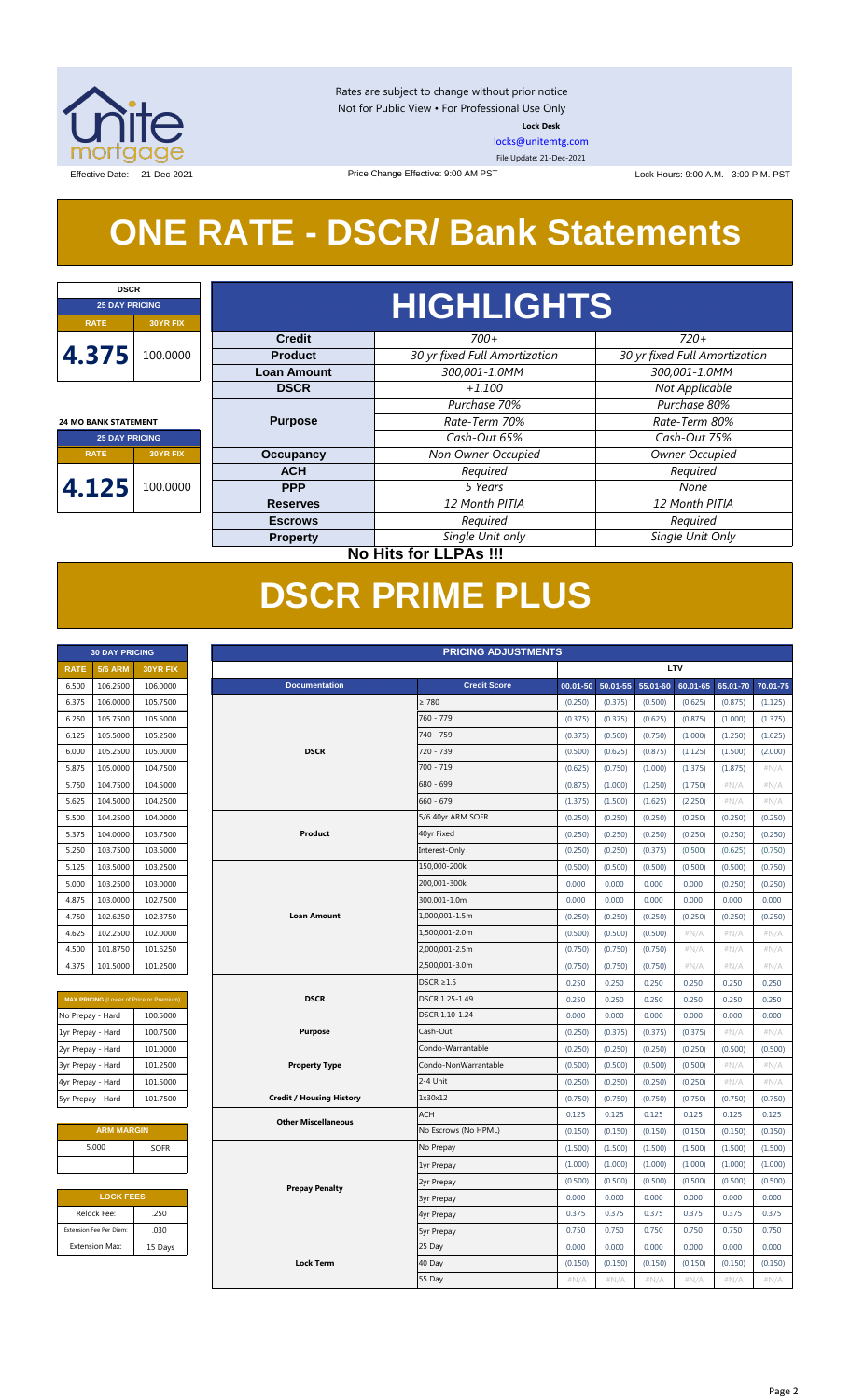

Rates are subject to change without prior notice Not for Public View • For Professional Use Only **Lock Desk**

[locks@unitemtg.com](mailto:locks@unitemtg.com)

File Update: 21-Dec-2021

## **DSCR PRIME & FOREIGN NATIONAL**

| <b>30 DAY PRICING</b> |                |          |  |  |  |  |  |
|-----------------------|----------------|----------|--|--|--|--|--|
| <b>RATE</b>           | <b>5/6 ARM</b> | 30YR FIX |  |  |  |  |  |
| 6.750                 | 106.0000       | 105.7500 |  |  |  |  |  |
| 6.625                 | 105.7500       | 105.5000 |  |  |  |  |  |
| 6.500                 | 105.5000       | 105.2500 |  |  |  |  |  |
| 6.375                 | 105.2500       | 105.0000 |  |  |  |  |  |
| 6.250                 | 105.0000       | 104.7500 |  |  |  |  |  |
| 6.125                 | 104.7500       | 104.5000 |  |  |  |  |  |
| 6.000                 | 104.5000       | 104.2500 |  |  |  |  |  |
| 5.875                 | 104.2500       | 104.0000 |  |  |  |  |  |
| 5.750                 | 104.0000       | 103.7500 |  |  |  |  |  |
| 5.625                 | 103.7500       | 103.5000 |  |  |  |  |  |
| 5.500                 | 103.5000       | 103.2500 |  |  |  |  |  |
| 5.375                 | 103.2500       | 103.0000 |  |  |  |  |  |
| 5.250                 | 103.0000       | 102.7500 |  |  |  |  |  |
| 5.125                 | 102.7500       | 102.5000 |  |  |  |  |  |
| 5.000                 | 102.5000       | 102.2500 |  |  |  |  |  |
| 4.875                 | 102.2500       | 102,0000 |  |  |  |  |  |
| 4.750                 | 101.8750       | 101.6250 |  |  |  |  |  |
| 4.625                 | 101.5000       | 101.2500 |  |  |  |  |  |
| 4.500                 | 101.1250       | 100.8750 |  |  |  |  |  |

| <b>MAX PRICING (Lower of Price or Premium)</b> |          |  |  |  |  |
|------------------------------------------------|----------|--|--|--|--|
| No Prepay - Hard                               | 100.7500 |  |  |  |  |
| 1yr Prepay - Hard                              | 101.0000 |  |  |  |  |
| 2yr Prepay - Hard                              | 101.2500 |  |  |  |  |
| 3yr Prepay - Hard                              | 101.5000 |  |  |  |  |
| 4yr Prepay - Hard                              | 101.7500 |  |  |  |  |
| 5yr Prepay - Hard                              | 102,0000 |  |  |  |  |

| <b>ARM MARGIN</b> |             |  |  |  |
|-------------------|-------------|--|--|--|
| 5.000             | <b>SOFR</b> |  |  |  |
|                   |             |  |  |  |

| <b>LOCK FEES</b>        |         |  |  |  |  |
|-------------------------|---------|--|--|--|--|
| Relock Fee:             | .250    |  |  |  |  |
| Extension Fee Per Diem: | .030    |  |  |  |  |
| <b>Extension Max:</b>   | 15 Days |  |  |  |  |

|                   | <b>30 DAY PRICING</b>   |                                         |                                 | <b>PRICING ADJUSTMENTS</b> |         |                            |         |            |         |                            |         |
|-------------------|-------------------------|-----------------------------------------|---------------------------------|----------------------------|---------|----------------------------|---------|------------|---------|----------------------------|---------|
| <b>RATE</b>       | <b>5/6 ARM</b>          | 30YR FIX                                |                                 |                            |         |                            |         | <b>LTV</b> |         |                            |         |
| 6.750             | 106.0000                | 105.7500                                | <b>Documentation</b>            | <b>Credit Score</b>        |         | 00.01-50 50.01-55 55.01-60 |         | 60.01-65   |         | 65.01-70 70.01-75 75.01-80 |         |
| 6.625             | 105.7500                | 105.5000                                |                                 | $\geq 780$                 | (0.250) | (0.375)                    | (0.500) | (0.625)    | (0.875) | (1.125)                    | (1.750) |
| 6.500             | 105.5000                | 105.2500                                |                                 | 760 - 779                  | (0.375) | (0.375)                    | (0.625) | (0.875)    | (1.000) | (1.375)                    | (2.000) |
| 6.375             | 105.2500                | 105.0000                                |                                 | 740 - 759                  | (0.375) | (0.500)                    | (0.750) | (1.000)    | (1.250) | (1.625)                    | (2.250) |
| 6.250             | 105.0000                | 104.7500                                |                                 | 720 - 739                  | (0.500) | (0.625)                    | (0.875) | (1.125)    | (1.500) | (2.000)                    | (2.750) |
| 6.125             | 104.7500                | 104.5000                                | <b>DSCR</b>                     | 700 - 719                  | (0.625) | (0.750)                    | (1.000) | (1.375)    | (1.875) | (2.500)                    | (3.500) |
| 6.000             | 104.5000                | 104.2500                                |                                 | 680 - 699                  | (0.875) | (1.000)                    | (1.250) | (1.750)    | (2.250) | (3.000)                    | (3.875) |
| 5.875             | 104.2500                | 104.0000                                |                                 | $660 - 679$                | (1.375) | (1.500)                    | (1.625) | (2.250)    | (3.125) | (3.750)                    | (4.500) |
| 5.750             | 104.0000                | 103.7500                                |                                 | 640 - 659                  | (1.875) | (2.000)                    | (2.125) | (2.750)    | (3.625) | (4.750)                    | $\#N/A$ |
| 5.625             | 103.7500                | 103.5000                                |                                 | $620 - 639$                | (2.375) | (2.500)                    | (2.625) | (3.250)    | (4.125) | # $N/A$                    | $\#N/A$ |
| 5.500             | 103.5000                | 103.2500                                |                                 | 5/6 30yr ARM SOFR          | 0.000   | 0.000                      | 0.000   | 0.000      | 0.000   | 0.000                      | 0.000   |
| 5.375             | 103.2500                | 103.0000                                |                                 | 7/6 30yr ARM SOFR          | (0.250) | (0.250)                    | (0.250) | (0.250)    | (0.250) | (0.250)                    | (0.250) |
| 5.250             | 103.0000                | 102.7500                                |                                 | 5/6 40yr ARM SOFR          | (0.250) | (0.250)                    | (0.250) | (0.250)    | (0.250) | (0.250)                    | (0.250) |
|                   |                         |                                         | Product                         |                            |         |                            |         |            |         |                            |         |
| 5.125             | 102.7500                | 102.5000                                |                                 | 7/6 40yr ARM SOFR          | (0.500) | (0.500)                    | (0.500) | (0.500)    | (0.500) | (0.500)                    | (0.500) |
| 5.000             | 102.5000                | 102.2500                                |                                 | 40yr Fixed                 | (0.250) | (0.250)                    | (0.250) | (0.250)    | (0.250) | (0.250)                    | (0.250) |
| 4.875             | 102.2500                | 102.0000                                |                                 | Interest-Only              | (0.250) | (0.250)                    | (0.375) | (0.500)    | (0.625) | (0.750)                    | (1.000) |
| 4.750             | 101.8750                | 101.6250                                |                                 | 150,000-200k               | (0.500) | (0.500)                    | (0.500) | (0.500)    | (0.500) | (0.750)                    | (0.750) |
| 4.625             | 101.5000                | 101.2500                                |                                 | 200,001-300k               | 0.000   | 0.000                      | 0.000   | 0.000      | (0.250) | (0.250)                    | (0.500) |
| 4.500             | 101.1250                | 100.8750                                |                                 | 300,001-1.0m               | 0.000   | 0.000                      | 0.000   | 0.000      | 0.000   | 0.000                      | 0.000   |
|                   |                         |                                         | <b>Loan Amount</b>              | 1,000,001-1.5m             | (0.250) | (0.250)                    | (0.250) | (0.250)    | (0.250) | (0.250)                    | (0.500) |
|                   |                         | MAX PRICING (Lower of Price or Premium) |                                 | 1,500,001-2.0m             | (0.500) | (0.500)                    | (0.500) | (0.500)    | $\#N/A$ | #N/A                       | $\#N/A$ |
| No Prepay - Hard  |                         | 100.7500                                |                                 | 2,000,001-2.5m             | (0.750) | (0.750)                    | (0.750) | (0.750)    | # $N/A$ | #N/A                       | $\#N/A$ |
| 1yr Prepay - Hard |                         | 101.0000                                |                                 | 2,500,001-3.0m             | (0.750) | (0.750)                    | (0.750) | (0.750)    | # $N/A$ | #N/A                       | $\#N/A$ |
| 2yr Prepay - Hard |                         | 101.2500                                |                                 | $DSCR \geq 1.5$            | 0.250   | 0.250                      | 0.250   | 0.250      | 0.250   | 0.250                      | 0.250   |
| 3yr Prepay - Hard |                         | 101.5000                                |                                 | DSCR 1.25-1.49             | 0.250   | 0.250                      | 0.250   | 0.250      | 0.250   | 0.250                      | 0.250   |
| 4yr Prepay - Hard |                         | 101.7500                                | <b>DSCR</b>                     | DSCR 1.10-1.24             | 0.000   | 0.000                      | 0.000   | 0.000      | 0.000   | 0.000                      | 0.000   |
| 5yr Prepay - Hard |                         | 102.0000                                |                                 | DSCR 1.00-1.09             | (0.250) | (0.250)                    | (0.375) | (0.375)    | (0.500) | (0.500)                    | (0.750) |
|                   |                         |                                         |                                 | DSCR 0.75-0.99             | (1.500) | (1.500)                    | (1.625) | (1.625)    | (1.750) | (1.750)                    | #N/A    |
|                   | <b>ARM MARGIN</b>       |                                         | <b>Purpose</b>                  | Cash-Out                   | (0.250) | (0.375)                    | (0.375) | (0.375)    | (0.500) | (0.625)                    | $\#N/A$ |
|                   | 5.000                   | <b>SOFR</b>                             |                                 | Condo-Warrantable          | (0.250) | (0.250)                    | (0.250) | (0.250)    | (0.500) | (0.500)                    | (0.500) |
|                   |                         |                                         |                                 | Condo-NonWarrantable       | (0.500) | (0.500)                    | (0.500) | (0.500)    | (0.750) | #N/A                       | #N/A    |
|                   | <b>LOCK FEES</b>        |                                         | <b>Property Type</b>            | 2-4Unit                    | (0.250) | (0.250)                    | (0.250) | (0.250)    | (0.500) | (0.500)                    | (0.500) |
|                   | Relock Fee:             | .250                                    |                                 | Modular                    | (1.000) | (1.000)                    | (1.000) | (1.000)    | (1.000) | (1.000)                    | (1.000) |
|                   | Extension Fee Per Diem: | .030                                    | Citizenship                     | Foreign Nat'l (DSCR Only)  | (0.750) | (0.750)                    | (0.750) | (0.750)    | $\#N/A$ | $\#N/A$                    | $\#N/A$ |
|                   | Extension Max:          | 15 Days                                 |                                 | 1x30x12                    | (0.750) | (0.750)                    | (0.750) | (0.750)    | (0.750) | (0.750)                    | (0.750) |
|                   |                         |                                         |                                 | Multiple30x12              | (2.250) | (2.250)                    | (2.250) | (2.250)    | (2.250) | (2.250)                    | $\#N/A$ |
|                   |                         |                                         |                                 | FC/SS/DIL/BK7 36-47mo      | (1.000) | (1.000)                    | (1.000) | (1.000)    | (1.000) | (1.000)                    | (1.000) |
|                   |                         |                                         | <b>Credit / Housing History</b> | FC/SS/DIL/BK7 24-35mo      | (1.750) | (1.750)                    | (1.750) | (1.750)    | (1.750) | (1.750)                    | $\#N/A$ |
|                   |                         |                                         |                                 | BK7 12-23mo                | (2.500) | (2.500)                    | (2.500) | (2.500)    | (2.500) | (2.500)                    | # $N/A$ |
|                   |                         |                                         |                                 | BK13 DC                    | (1.000) | (1.000)                    | (1.000) | (1.000)    | (1.000) | (1.000)                    | (1.000) |
|                   |                         |                                         |                                 | <b>ACH</b>                 | 0.125   | 0.125                      | 0.125   | 0.125      | 0.125   | 0.125                      | 0.125   |
|                   |                         |                                         | <b>Other Miscellaneous</b>      | Escrows                    |         |                            |         |            |         |                            |         |
|                   |                         |                                         |                                 |                            | 0.000   | 0.000                      | 0.000   | 0.000      | 0.000   | 0.000                      | 0.000   |
|                   |                         |                                         |                                 | No Prepay                  | (1.500) | (1.500)                    | (1.500) | (1.500)    | (1.500) | (1.500)                    | (1.500) |
|                   |                         |                                         |                                 | 1yr Prepay                 | (1.000) | (1.000)                    | (1.000) | (1.000)    | (1.000) | (1.000)                    | (1.000) |
|                   |                         |                                         | <b>Prepay Penalty</b>           | 2yr Prepay                 | (0.500) | (0.500)                    | (0.500) | (0.500)    | (0.500) | (0.500)                    | (0.500) |
|                   |                         |                                         |                                 | <b>3yr Prepay</b>          | 0.000   | 0.000                      | 0.000   | 0.000      | 0.000   | 0.000                      | 0.000   |
|                   |                         |                                         |                                 | 4yr Prepay                 | 0.375   | 0.375                      | 0.375   | 0.375      | 0.375   | 0.375                      | 0.375   |
|                   |                         |                                         |                                 | <b>5yr Prepay</b>          | 0.750   | 0.750                      | 0.750   | 0.750      | 0.750   | 0.750                      | 0.750   |
|                   |                         |                                         |                                 | 25 Day                     | 0.000   | 0.000                      | 0.000   | 0.000      | 0.000   | 0.000                      | 0.000   |
|                   |                         |                                         | <b>Lock Term</b>                | 40 Day                     | (0.150) | (0.150)                    | (0.150) | (0.150)    | (0.150) | (0.150)                    | (0.150) |
|                   |                         |                                         |                                 | 55 Day                     | (0.300) | (0.300)                    | (0.300) | (0.300)    | (0.300) | (0.300)                    | (0.300) |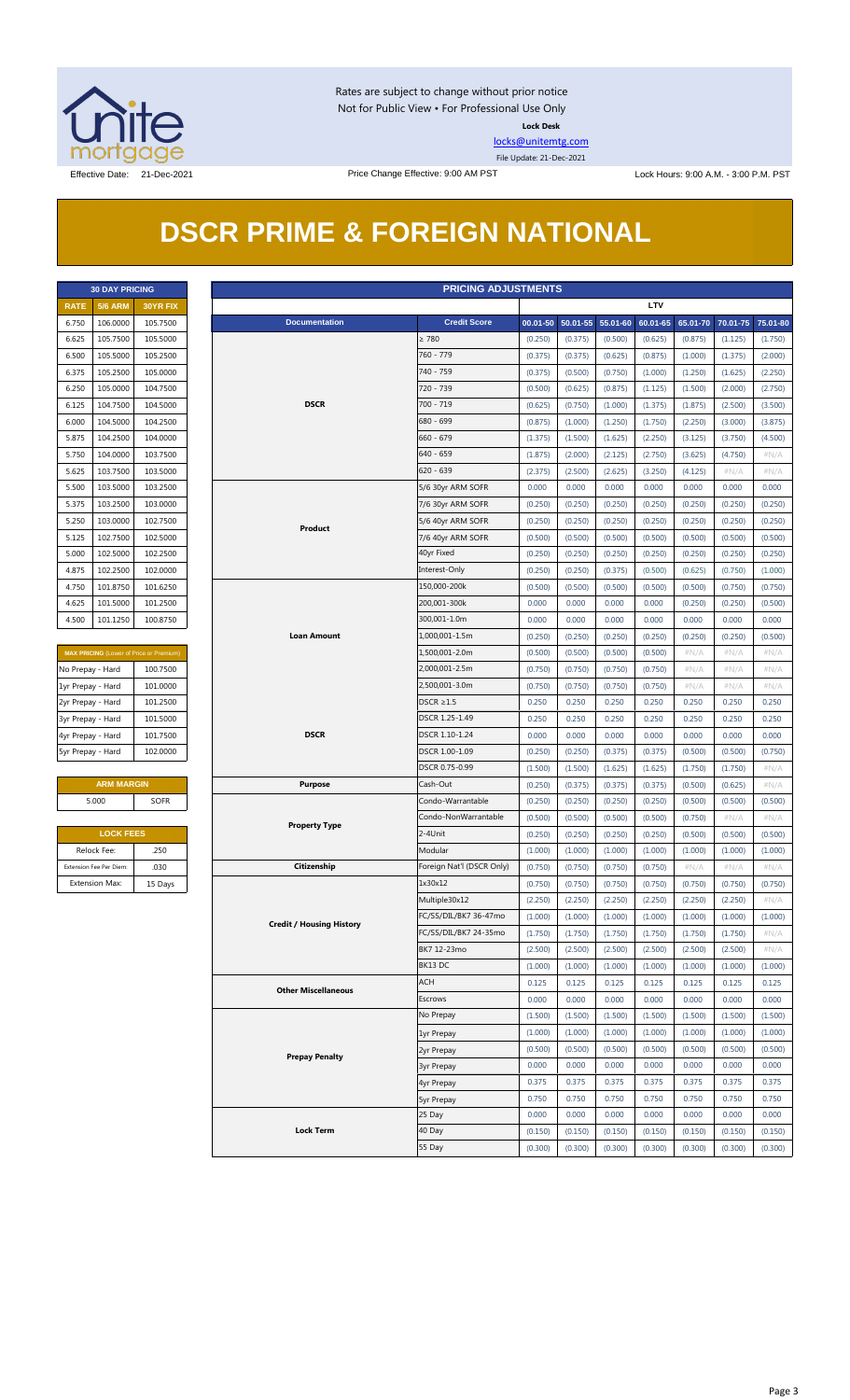

Rates are subject to change without prior notice Not for Public View • For Professional Use Only **Lock Desk** locks@unitemtg.com File Update: 21-Dec-2021

Effective Date: 21-Dec-2021 **Price Change Effective: 9:00 AM PST** Lock Hours: 9:00 A.M. - 3:00 P.M. PST

# **Alt Doc PRIME PLUS**

|             | <b>PRIMARY &amp; SECONDARY HOME</b> |                 |
|-------------|-------------------------------------|-----------------|
| <b>RATE</b> | <b>5/6 ARM</b>                      | <b>30YR FIX</b> |
| 6.125       | 106.250                             | 106,000         |
| 6.000       | 106,000                             | 105.750         |
| 5.875       | 105.750                             | 105.500         |
| 5.750       | 105.500                             | 105.250         |
| 5.625       | 105.250                             | 105.000         |
| 5.500       | 105,000                             | 104.750         |
| 5.375       | 104.750                             | 104.500         |
| 5.250       | 104.500                             | 104.250         |
| 5.125       | 104.250                             | 104.000         |
| 5.000       | 104.000                             | 103.750         |
| 4.875       | 103.750                             | 103.500         |
| 4.750       | 103.500                             | 103.250         |
| 4.625       | 103.250                             | 103.000         |
| 4.500       | 103,000                             | 102.750         |
| 4.375       | 102.625                             | 102.375         |
| 4.250       | 102.250                             | 102,000         |
| 4.125       | 101.875                             | 101.625         |
| 4.000       | 101.500                             | 101.250         |
|             |                                     |                 |

| <b>LOCK FEES</b>                               |         |
|------------------------------------------------|---------|
| Relock Fee:                                    | .250    |
| <b>Extension Fee Per Diem</b>                  | .030    |
| <b>Extension Max:</b>                          | 15 Days |
|                                                |         |
| <b>MAX PRICING (Lower of Price or Premium)</b> |         |
| 101,0000                                       |         |

|                     | <b>PRIMARY &amp; SECONDARY HOME</b>            |                 |                               |                        |          | <b>PRICING ADJUSTMENTS</b> |          |          |          |          |          |
|---------------------|------------------------------------------------|-----------------|-------------------------------|------------------------|----------|----------------------------|----------|----------|----------|----------|----------|
| <b>RATE</b>         | <b>5/6 ARM</b>                                 | <b>30YR FIX</b> |                               |                        |          |                            |          | LTV      |          |          |          |
| 6.125               | 106.250                                        | 106.000         | <b>Documentation</b>          | <b>Credit Score</b>    | 00.01-50 | 50.01-55                   | 55.01-60 | 60.01-65 | 65.01-70 | 70.01-75 | 75.01-80 |
| 6.000               | 106.000                                        | 105.750         | <b>Full Doc</b>               | $\geq 780$             | 0.000    | 0.000                      | 0.000    | (0.250)  | (0.375)  | (0.375)  | (0.500)  |
| 5.875               | 105.750                                        | 105.500         |                               | 760 - 779              | 0.000    | 0.000                      | 0.000    | (0.250)  | (0.375)  | (0.500)  | (0.625)  |
| 5.750               | 105.500                                        | 105.250         |                               | 740 - 759              | 0.000    | 0.000                      | 0.000    | (0.250)  | (0.375)  | (0.625)  | (0.750)  |
| 5.625               | 105.250                                        | 105.000         |                               | 720 - 739              | (0.125)  | (0.125)                    | (0.125)  | (0.250)  | (0.500)  | (0.750)  | (1.000)  |
| 5.500               | 105.000                                        | 104.750         |                               | 700 - 719              | (0.250)  | (0.250)                    | (0.375)  | (0.500)  | (0.625)  | (0.875)  | $\#N/A$  |
| 5.375               | 104.750                                        | 104.500         |                               | 680 - 699              | (0.250)  | (0.250)                    | (0.500)  | (0.625)  | (0.750)  | #N/A     | #N/A     |
| 5.250               | 104.500                                        | 104.250         |                               | 660 - 679              | (0.250)  | (0.375)                    | (0.500)  | (1.000)  | (1.375)  | #N/A     | #N/A     |
| 5.125               | 104.250                                        | 104.000         |                               | 640 - 659              | $\#N/A$  | #N/A                       | $\#N/A$  | #N/A     | $\#N/A$  | #N/A     | $\#N/A$  |
| 5.000               | 104.000                                        | 103.750         |                               | 620 - 639              | #N/A     | #N/A                       | #N/A     | #N/A     | #N/A     | #N/A     | #N/A     |
| 4.875               | 103.750                                        | 103.500         | Bank                          | $\geq 780$             | (0.125)  | (0.250)                    | (0.250)  | (0.375)  | (0.500)  | (0.625)  | (0.875)  |
| 4.750               | 103.500                                        | 103.250         | <b>Statement</b>              | 760 - 779              | (0.250)  | (0.250)                    | (0.250)  | (0.500)  | (0.625)  | (0.750)  | (1.125)  |
| 4.625               | 103.250                                        | 103.000         |                               | 740 - 759              | (0.250)  | (0.250)                    | (0.250)  | (0.625)  | (0.750)  | (1.000)  | (1.375)  |
| 4.500               | 103.000                                        | 102.750         |                               | 720 - 739              | (0.250)  | (0.375)                    | (0.375)  | (0.750)  | (0.875)  | (1.125)  | (1.625)  |
| 4.375               | 102.625                                        | 102.375         |                               | 700 - 719              | (0.375)  | (0.375)                    | (0.625)  | (0.875)  | (1.125)  | (1.500)  | #N/A     |
| 4.250               | 102.250                                        | 102.000         |                               | 680 - 699              | (0.375)  | (0.500)                    | (0.750)  | (1.000)  | (1.375)  | # $N/A$  | #N/A     |
| 4.125               | 101.875                                        | 101.625         |                               | 660 - 679              | (0.500)  | (0.750)                    | (1.000)  | (1.500)  | (2.250)  | #N/A     | #N/A     |
| 4.000               | 101.500                                        | 101.250         |                               | 640 - 659              | #N/A     | #N/A                       | #N/A     | #N/A     | $\#N/A$  | #N/A     | #N/A     |
|                     |                                                |                 |                               | 620 - 639              | #N/A     | #N/A                       | #N/A     | #N/A     | #N/A     | #N/A     | #N/A     |
|                     | <b>ARM MARGIN</b>                              |                 |                               | 12 Mth Bank Statements | (0.125)  | (0.125)                    | (0.125)  | (0.250)  | (0.375)  | (0.375)  | (0.375)  |
|                     | 5.000                                          | SOFR            | Asset                         | $\geq 780$             | (0.125)  | (0.250)                    | (0.250)  | (0.625)  | (0.875)  | (1.125)  | (1.500)  |
|                     |                                                |                 | <b>Depletion</b>              | 760 - 779              | (0.125)  | (0.250)                    | (0.375)  | (0.750)  | (1.000)  | (1.375)  | (1.875)  |
|                     |                                                |                 |                               | 740 - 759              | (0.250)  | (0.250)                    | (0.500)  | (0.875)  | (1.125)  | (1.625)  | (2.250)  |
|                     | <b>LOCK FEES</b>                               |                 |                               | 720 - 739              | (0.375)  | (0.500)                    | (0.625)  | (1.000)  | (1.500)  | (2.000)  | (2.750)  |
| Relock Fee:<br>.250 |                                                |                 |                               | 700 - 719              | (0.500)  | (0.625)                    | (1.000)  | (1.375)  | (1.875)  | (2.500)  | $\#N/A$  |
|                     | xtension Fee Per Diem                          | .030            |                               | 680 - 699              | (0.625)  | (0.750)                    | (1.250)  | (1.750)  | (2.250)  | #N/A     | #N/A     |
|                     | Extension Max:                                 | 15 Days         |                               | 660 - 679              | (0.750)  | (1.000)                    | (1.500)  | (2.250)  | (3.125)  | #N/A     | $\#N/A$  |
|                     |                                                |                 |                               | 640 - 659              | #N/A     | #N/A                       | $\#N/A$  | #N/A     | $\#N/A$  | #N/A     | #N/A     |
|                     | <b>MAX PRICING (Lower of Price or Premium)</b> |                 |                               | 620 - 639              | #N/A     | #N/A                       | #N/A     | #N/A     | #N/A     | #N/A     | #N/A     |
|                     | 101.0000                                       |                 | Product                       | 5/6 30yr ARM SOFR      | 0.000    | 0.000                      | 0.000    | 0.000    | 0.000    | 0.000    | 0.000    |
|                     |                                                |                 |                               | 5/6 40yr ARM SOFR      | (0.250)  | (0.250)                    | (0.250)  | (0.250)  | (0.250)  | (0.250)  | (0.250)  |
|                     |                                                |                 |                               | 30yr Fixed             | 0.000    | 0.000                      | 0.000    | 0.000    | 0.000    | 0.000    | 0.000    |
|                     |                                                |                 |                               | 40yr Fixed             | (0.250)  | (0.250)                    | (0.250)  | (0.250)  | (0.250)  | (0.250)  | (0.250)  |
|                     |                                                |                 |                               | Interest-Only          | (0.250)  | (0.250)                    | (0.375)  | (0.500)  | (0.625)  | (0.750)  | $\#N/A$  |
|                     |                                                |                 | Loan                          | 150,000-200k           | (0.500)  | (0.500)                    | (0.500)  | (0.500)  | (0.500)  | (0.750)  | (0.750)  |
|                     |                                                |                 | Amount                        | 200,001-300k           | 0.000    | 0.000                      | 0.000    | 0.000    | (0.250)  | (0.250)  | (0.250)  |
|                     |                                                |                 |                               | 300,001-1,000,000      | 0.000    | 0.000                      | 0.000    | 0.000    | 0.000    | 0.000    | 0.000    |
|                     |                                                |                 |                               | 1.000.001-1.5m         | (0.250)  | (0.250)                    | (0.250)  | (0.250)  | (0.250)  | (0.250)  | (0.250)  |
|                     |                                                |                 |                               | 1,500,001-2.0m         | (0.500)  | (0.500)                    | (0.500)  | (0.500)  | (0.500)  | #N/A     | #N/A     |
|                     |                                                |                 |                               | 2,000,001-2.5m         | (0.750)  | (0.750)                    | (0.750)  | (0.750)  | (0.750)  | #N/A     | $\#N/A$  |
|                     |                                                |                 |                               | 2,500,001-3.0m         | (0.750)  | (0.750)                    | (0.750)  | (0.750)  | (0.750)  | #N/A     | #N/A     |
|                     |                                                |                 | DTI                           | 43.01-50               | 0.000    | 0.000                      | 0.000    | 0.000    | 0.000    | 0.000    | 0.000    |
|                     |                                                |                 |                               | 50.01-55               | 0.000    | 0.000                      | 0.000    | 0.000    | 0.000    | (0.125)  | # $N/A$  |
|                     |                                                |                 | Cash Out                      |                        | (0.250)  | (0.375)                    | (0.375)  | (0.375)  | (0.500)  | (0.625)  | #N/A     |
|                     |                                                |                 | <b>Second Home</b>            |                        | (0.500)  | (0.500)                    | (0.500)  | (0.500)  | (0.500)  | (0.500)  | (0.500)  |
|                     |                                                |                 | <b>Property Type</b>          | Condo-Warrantable      | (0.250)  | (0.250)                    | (0.250)  | (0.250)  | (0.500)  | (0.500)  | #N/A     |
|                     |                                                |                 |                               | Condo-NonWarrantable   | (0.500)  | (0.500)                    | (0.500)  | (0.500)  | $\#N/A$  | #N/A     | #N/A     |
|                     |                                                |                 |                               | 2-Unit                 | (0.250)  | (0.250)                    | (0.250)  | (0.250)  | (0.500)  | #N/A     | #N/A     |
|                     |                                                |                 | <b>Credit/Housing History</b> | 1x30x12                | (0.750)  | (0.750)                    | (0.750)  | (0.750)  | (0.750)  | (0.750)  | (0.750)  |
|                     |                                                |                 |                               | Multiple30x12          | (2.250)  | (2.250)                    | (2.250)  | (2.250)  | (2.250)  | (2.250)  | (2.250)  |
|                     |                                                |                 | <b>Misccellaneous</b>         | ACH                    | 0.125    | 0.125                      | 0.125    | 0.125    | 0.125    | 0.125    | 0.125    |
|                     |                                                |                 |                               | No Escrows (No HPML)   | (0.150)  | (0.150)                    | (0.150)  | (0.150)  | (0.150)  | (0.150)  | (0.150)  |
|                     |                                                |                 | <b>Lock Term</b>              | 45 Day                 | (0.150)  | (0.150)                    | (0.150)  | (0.150)  | (0.150)  | (0.150)  | (0.150)  |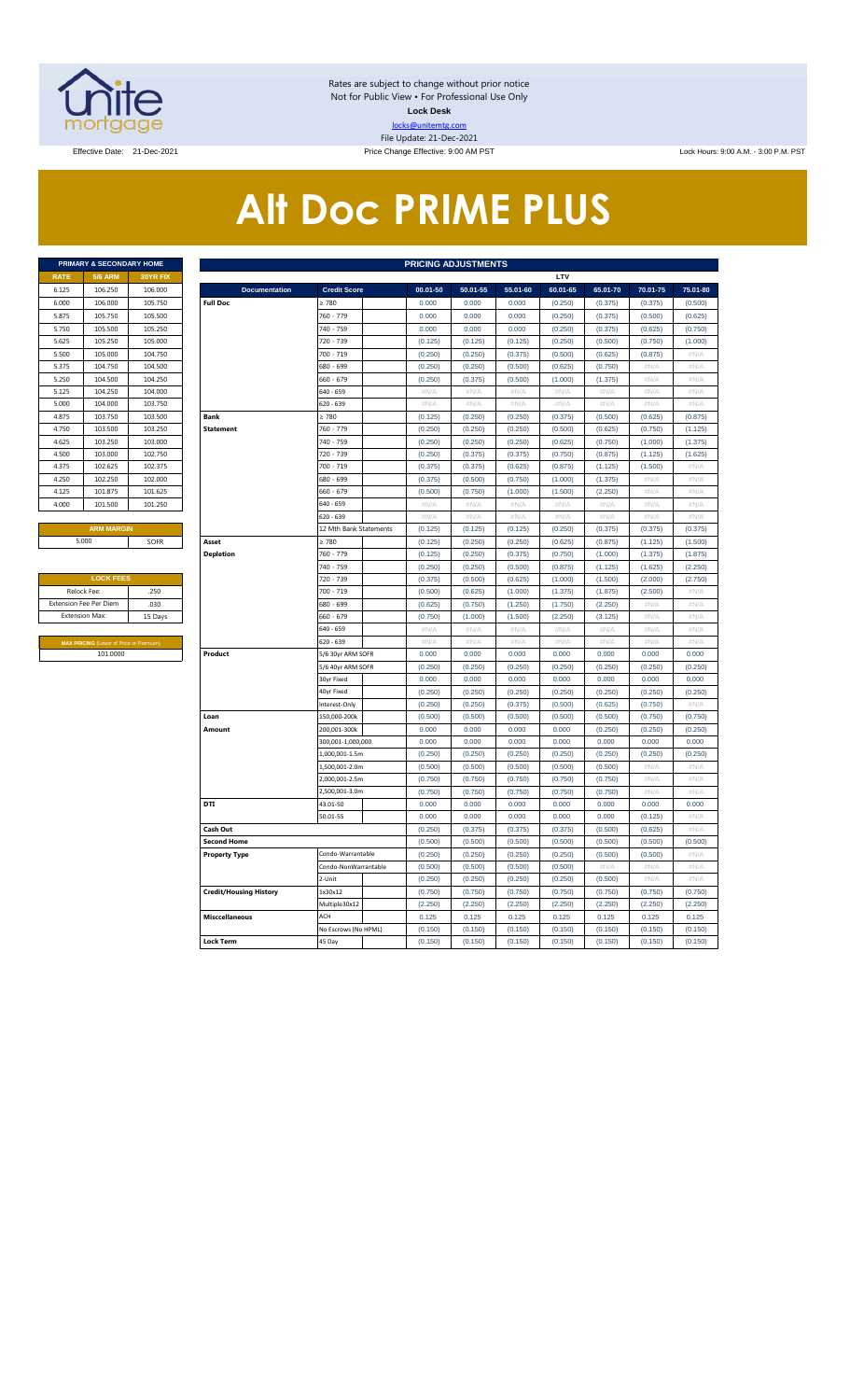

Rates are subject to change without prior notice Not for Public View • For Professional Use Only **Lock Desk** locks@unitemtg.com File Update: 21-Dec-2021

Effective Date: 21-Dec-2021 **Price Change Effective: 9:00 AM PST** Lock Hours: 9:00 A.M. - 3:00 P.M. PST

# **Alt Doc PRIME**

|             | <b>PRIMARY &amp; SECONDARY HOME</b> |                 |
|-------------|-------------------------------------|-----------------|
| <b>RATE</b> | <b>5/6 ARM</b>                      | <b>30YR FIX</b> |
| 6.250       | 105.750                             | 105.500         |
| 6.125       | 105.500                             | 105.250         |
| 6.000       | 105.250                             | 105.000         |
| 5.875       | 105.000                             | 104.750         |
| 5.750       | 104.750                             | 104.500         |
| 5.625       | 104.500                             | 104.250         |
| 5.500       | 104.250                             | 104.000         |
| 5.375       | 104.000                             | 103.750         |
| 5.250       | 103.750                             | 103.500         |
| 5.125       | 103.500                             | 103.250         |
| 5.000       | 103.250                             | 103.000         |
| 4.875       | 103.000                             | 102.750         |
| 4.750       | 102.750                             | 102.500         |
| 4.625       | 102.500                             | 102.250         |
| 4.500       | 102.250                             | 102.000         |
| 4.375       | 101.875                             | 101.625         |
| 4.250       | 101.500                             | 101.250         |
| 4.125       | 101.125                             | 100.875         |

#### **ARM MARGIN** 5.000

| <b>LOCK FEES</b>              |         |
|-------------------------------|---------|
| Relock Fee:                   | .250    |
| <b>Extension Fee Per Diem</b> | .030    |
| <b>Extension Max:</b>         | 15 Days |
|                               |         |

**MAX PRICING** (Lower of Price or Premium) 101.0000

|                       | PRIMARY & SECONDARY HOME                |                    |                                         |                                |                    | <b>PRICING ADJUSTMENTS</b> |                    |                     |                     |                     |                     |                     |                     |
|-----------------------|-----------------------------------------|--------------------|-----------------------------------------|--------------------------------|--------------------|----------------------------|--------------------|---------------------|---------------------|---------------------|---------------------|---------------------|---------------------|
| RATE                  | <b>5/6 ARM</b>                          | 30YR FIX           |                                         |                                |                    |                            |                    | LTV                 |                     |                     |                     |                     |                     |
| 6.250<br>6.125        | 105.750<br>105.500                      | 105.500<br>105.250 | <b>Documentation</b><br><b>Full Doc</b> | <b>Credit Score</b><br>: 780   | 00.01-50<br>0.000  | 50.01-55<br>0.000          | 55.01-60<br>0.000  | 60.01-65<br>(0.250) | 65.01-70<br>(0.375) | 70.01-75<br>(0.375) | 75.01-80<br>(0.500) | 80.01-85<br>(0.750) | 85.01-90<br>(1.125) |
| 6.000                 | 105.250                                 | 105.000            |                                         | 760 - 779                      | 0.000              | 0.000                      | 0.000              | (0.250)             | (0.375)             | (0.500)             | (0.625)             | (0.875)             | (1.375)             |
| 5.875                 | 105.000                                 | 104.750            |                                         | 740 - 759                      | 0.000              | 0.000                      | 0.000              | (0.250)             | (0.375)             | (0.625)             | (0.750)             | (1.125)             | (1.625)             |
| 5.750                 | 104.750                                 | 104.500            |                                         | 720 - 739                      | (0.125)            | (0.125)                    | (0.125)            | (0.250)             | (0.500)             | (0.750)             | (1.000)             | (1.250)             | (1.875)             |
| 5.625                 | 104.500                                 | 104.250            |                                         | 700 - 719                      | (0.250)            | (0.250)                    | (0.375)            | (0.500)             | (0.625)             | (0.875)             | (1.250)             | (1.625)             | (2.250)             |
| 5.500                 | 104.250                                 | 104.000            |                                         | 680 - 699                      | (0.250)            | (0.250)                    | (0.500)            | (0.625)             | (0.750)             | (1.000)             | (1.375)             | (2.000)             | #N/A                |
| 5.375                 | 104.000                                 | 103.750            |                                         | 660 - 679                      | (0.250)            | (0.375)                    | (0.500)            | (1.000)             | (1.375)             | (1.625)             | (2.000)             | (2.750)             | #N/A                |
| 5.250                 | 103.750                                 | 103.500            |                                         | 640 - 659                      | (0.375)            | (0.375)                    | (0.500)            | (1.250)             | (1.500)             | (1.750)             | (2.250)             | #N/A                | #N/A                |
| 5.125                 | 103.500                                 | 103.250            |                                         | 620 - 639                      | (0.500)            | (0.500)                    | (0.500)            | (1.500)             | (1.750)             | (2.000)             | (2.500)             | #N/A                | #N/A                |
| 5.000                 | 103.250                                 | 103.000            | Bank                                    | : 780                          | (0.125)            | (0.250)                    | (0.250)            | (0.375)             | (0.500)             | (0.625)             | (0.875)             | (1.250)             | (2.000)             |
| 4.875<br>4.750        | 103.000<br>102.750                      | 102.750<br>102.500 | <b>Statement</b>                        | 760 - 779<br>740 - 759         | (0.250)<br>(0.250) | (0.250)<br>(0.250)         | (0.250)<br>(0.250) | (0.500)<br>(0.625)  | (0.625)<br>(0.750)  | (0.750)<br>(1.000)  | (1.125)<br>(1.375)  | (1.625)<br>(1.875)  | (2.375)<br>(2.875)  |
| 4.625                 | 102.500                                 | 102.250            |                                         | 720 - 739                      | (0.250)            | (0.375)                    | (0.375)            | (0.750)             | (0.875)             | (1.125)             | (1.625)             | (2.250)             | (3.375)             |
| 4.500                 | 102.250                                 | 102.000            |                                         | 700 - 719                      | (0.375)            | (0.375)                    | (0.625)            | (0.875)             | (1.125)             | (1.500)             | (2.000)             | (2.750)             | (4.000)             |
| 4.375                 | 101.875                                 | 101.625            |                                         | 680 - 699                      | (0.375)            | (0.500)                    | (0.750)            | (1.000)             | (1.375)             | (1.750)             | (2.500)             | (3.500)             | #N/A                |
| 4.250                 | 101.500                                 | 101.250            |                                         | 660 - 679                      | (0.500)            | (0.750)                    | (1.000)            | (1.500)             | (2.250)             | (2.750)             | (3.500)             | (4.250)             | #N/A                |
| 4.125                 | 101.125                                 | 100.875            |                                         | 640 - 659                      | (0.750)            | (1.000)                    | (1.250)            | (1.750)             | (2.500)             | (3.125)             | (4.000)             | #N/A                | #N/A                |
|                       |                                         |                    |                                         | 620 - 639                      | (1.250)            | (1.500)                    | (1.750)            | (2.250)             | (3.000)             | (3.625)             | #N/A                | #N/A                | #N/A                |
|                       |                                         |                    |                                         | 3 Mth Bank Statements          | (0.750)            | (0.750)                    | (0.750)            | (0.875)             | (1.000)             | (1.000)             | (1.000)             | #N/A                | #N/A                |
|                       | <b>ARM MARGIN</b><br>5.000              |                    |                                         | 12 Mth Bank Statements         | (0.125)            | (0.125)                    | (0.125)            | (0.250)             | (0.375)             | (0.375)             | (0.375)             | (0.500)             | (0.500)             |
|                       |                                         | SOFR               | Asset                                   | 2780                           | (0.125)            | (0.250)                    | (0.250)            | (0.625)             | (0.875)             | (1.125)             | (1.500)             | #N/A                | #N/A                |
|                       |                                         |                    | <b>Depletion</b>                        | 760 - 779                      | (0.125)            | (0.250)                    | (0.375)            | (0.750)             | (1.000)             | (1.375)             | (1.875)             | #N/A                | #N/A                |
|                       | <b>LOCK FEES</b>                        |                    |                                         | 740 - 759<br>720 - 739         | (0.250)<br>(0.375) | (0.250)<br>(0.500)         | (0.500)<br>(0.625) | (0.875)<br>(1.000)  | (1.125)<br>(1.500)  | (1.625)<br>(2.000)  | (2.250)<br>(2.750)  | $\#N/A$<br>$\#N/A$  | #N/A<br>#N/A        |
| Relock Fee:           |                                         | .250               |                                         | 700 - 719                      | (0.500)            | (0.625)                    | (1.000)            | (1.375)             | (1.875)             | (2.500)             | (3.500)             | $\#N/A$             | #N/A                |
|                       | xtension Fee Per Diem                   | .030               |                                         | 680 - 699                      | (0.625)            | (0.750)                    | (1.250)            | (1.750)             | (2.250)             | (3.000)             | (4.125)             | # $N/A$             | #N/A                |
| <b>Extension Max:</b> |                                         | 15 Days            |                                         | 660 - 679                      | (0.750)            | (1.000)                    | (1.500)            | (2.250)             | (3.125)             | (4.375)             | (4.875)             | $\#N/A$             | #N/A                |
|                       |                                         |                    |                                         | 640 - 659                      | (1.250)            | (1.500)                    | (2.000)            | (2.750)             | (3.625)             | (4.875)             | #N/A                | $\#N/A$             | #N/A                |
|                       |                                         |                    |                                         | 620 - 639                      | (1.750)            | (2.000)                    | (2.500)            | (3.250)             | (4.125)             | #N/A                | #N/A                | $\#N/A$             | #N/A                |
|                       | MAX PRICING (Lower of Price or Premium) |                    | P&L                                     | 2780                           | (0.625)            | (0.750)                    | (0.750)            | (1.125)             | (1.375)             | (1.625)             | (2.125)             | $\#N/A$             | #N/A                |
|                       | 101.0000                                |                    |                                         | 760 - 779                      | (0.625)            | (0.750)                    | (0.875)            | (1.250)             | (1.500)             | (1.875)             | (2.500)             | $\#N/A$             | #N/A                |
|                       |                                         |                    |                                         | 740 - 759                      | (0.750)            | (0.750)                    | (1.000)            | (1.375)             | (1.625)             | (2.125)             | (2.875)             | # $N/A$             | #N/A                |
|                       |                                         |                    |                                         | 720 - 739                      | (0.875)            | (1.000)                    | (1.125)            | (1.500)             | (2.000)             | (2.500)             | (3.375)             | $\#N/A$             | #N/A                |
|                       |                                         |                    |                                         | 700 - 719<br>680 - 699         | (1.000)<br>(1.125) | (1.125)<br>(1.250)         | (1.500)<br>(1.750) | (1.875)<br>(2.250)  | (2.375)<br>(2.750)  | (3.000)<br>(3.500)  | (4.125)<br>#N/A     | $\#N/A$<br>$\#N/A$  | #N/A<br>#N/A        |
|                       |                                         |                    |                                         | 660 - 679                      | (1.250)            | (1.500)                    | (2.000)            | (2.750)             | (3.625)             | (4.875)             | #N/A                | $\#N/A$             | #N/A                |
|                       |                                         |                    |                                         | 640 - 659                      | (1.750)            | (2.000)                    | (2.500)            | (3.250)             | (4.125)             | #N/A                | #N/A                | $\#N/A$             | #N/A                |
|                       |                                         |                    |                                         | 620 - 639                      | (2.250)            | (2.500)                    | (3.000)            | (3.750)             | (4.625)             | #N/A                | #N/A                | $\#N/A$             | #N/A                |
|                       |                                         |                    | Product                                 | 5/6 30yr ARM SOFR              | 0.000              | 0.000                      | 0.000              | 0.000               | 0.000               | 0.000               | 0.000               | 0.000               | 0.000               |
|                       |                                         |                    |                                         | 5/6 40yr ARM SOFR              | (0.250)            | (0.250)                    | (0.250)            | (0.250)             | (0.250)             | (0.250)             | (0.250)             | (0.250)             | (0.250)             |
|                       |                                         |                    |                                         | 7/6 30yr ARM SOFR              | (0.250)            | (0.250)                    | (0.250)            | (0.250)             | (0.250)             | (0.250)             | (0.250)             | (0.250)             | (0.250)             |
|                       |                                         |                    |                                         | 7/6 40yr ARM SOFR              | (0.500)            | (0.500)                    | (0.500)            | (0.500)             | (0.500)             | (0.500)             | (0.500)             | (0.500)             | (0.500)             |
|                       |                                         |                    |                                         | 30yr Fixed                     | 0.000              | 0.000                      | 0.000              | 0.000               | 0.000               | 0.000               | 0.000               | 0.000               | 0.000               |
|                       |                                         |                    |                                         | 40yr Fixed<br>nterest-Only     | (0.250)<br>(0.250) | (0.250)<br>(0.250)         | (0.250)<br>(0.375) | (0.250)<br>(0.500)  | (0.250)<br>(0.625)  | (0.250)<br>(0.750)  | (0.250)<br>(1.000)  | (0.250)<br>(1.500)  | (0.250)<br>#N/A     |
|                       |                                         |                    | Loan                                    | 150,000-200k                   | (0.500)            | (0.500)                    | (0.500)            | (0.500)             | (0.500)             | (0.750)             | (0.750)             | (1.000)             | (1.000)             |
|                       |                                         |                    | Amount                                  | 200,001-300k                   | 0.000              | 0.000                      | 0.000              | 0.000               | (0.250)             | (0.250)             | (0.250)             | (0.500)             | (0.500)             |
|                       |                                         |                    |                                         | 300,001-400,000                | 0.000              | 0.000                      | 0.000              | 0.000               | 0.000               | 0.000               | 0.000               | (0.500)             | (0.500)             |
|                       |                                         |                    |                                         | 400,001-1.0m                   | 0.000              | 0.000                      | 0.000              | 0.000               | 0.000               | 0.000               | 0.000               | 0.000               | 0.000               |
|                       |                                         |                    |                                         | .,000,001-1.5m                 | (0.250)            | (0.250)                    | (0.250)            | (0.250)             | (0.250)             | (0.250)             | (0.250)             | (0.250)             | #N/A                |
|                       |                                         |                    |                                         | ,500,001-2.0m                  | (0.500)            | (0.500)                    | (0.500)            | (0.500)             | (0.500)             | (0.500)             | (0.500)             | $\#N/A$             | #N/A                |
|                       |                                         |                    |                                         | .000,001-2.5m                  | (0.750)            | (0.750)                    | (0.750)            | (0.750)             | (0.750)             | (0.750)             | (0.750)             | # $N/A$             | #N/A                |
|                       |                                         |                    |                                         | ,500,001-3.0m                  | (0.750)            | (0.750)                    | (0.750)            | (0.750)             | (0.750)             | (0.750)             | (0.750)             | $\#N/A$             | #N/A                |
|                       |                                         |                    |                                         | 3,000,001-3.5m<br>500,001-4.0m | (0.750)<br>(0.750) | (0.750)<br>(0.750)         | (0.750)<br>(0.750) | (0.750)<br>(0.750)  | (0.750)<br>(0.750)  | (0.750)<br>(0.750)  | #N/A<br>#N/A        | # $N/A$<br>$\#N/A$  | #N/A<br>#N/A        |
|                       |                                         |                    | DTI                                     | 43.01-50                       | 0.000              | 0.000                      | 0.000              | 0.000               | 0.000               | (0.125)             | (0.125)             | (0.125)             | (0.125)             |
|                       |                                         |                    |                                         | 50.01-55                       | 0.000              | 0.000                      | 0.000              | 0.000               | 0.000               | (0.375)             | (0.375)             | $\#N/A$             | #N/A                |
|                       |                                         |                    | Cash Out                                |                                | (0.250)            | (0.375)                    | (0.375)            | (0.375)             | (0.500)             | (0.625)             | (1.000)             | # $N/A$             | #N/A                |
|                       |                                         |                    | <b>Second Home</b>                      |                                | (0.500)            | (0.500)                    | (0.500)            | (0.500)             | (0.500)             | (0.500)             | (0.500)             | $\#N/A$             | #N/A                |
|                       |                                         |                    | <b>Property Type</b>                    | Condo-Warrantable              | (0.250)            | (0.250)                    | (0.250)            | (0.250)             | (0.500)             | (0.500)             | (0.500)             | (0.500)             | #N/A                |
|                       |                                         |                    |                                         | Condo-NonWarrantable           | (0.500)            | (0.500)                    | (0.500)            | (0.500)             | (0.750)             | (0.750)             | #N/A                | $\#N/A$             | #N/A                |
|                       |                                         |                    |                                         | !-Unit                         | (0.250)            | (0.250)                    | (0.250)            | (0.250)             | (0.500)             | (0.500)             | (0.500)             | (0.500)             | #N/A                |
|                       |                                         |                    |                                         | Modular<br>Rural               | (1.000)<br>(1.000) | (1.000)<br>(1.000)         | (1.000)<br>(1.000) | (1.000)<br>(1.000)  | (1.000)<br>(1.000)  | (1.000)<br>(1.000)  | (1.000)<br>#N/A     | $\#N/A$<br># $N/A$  | #N/A<br># $N/A$     |
|                       |                                         |                    | <b>Credit/Housing History</b>           | 1x30x12                        | (0.750)            | (0.750)                    | (0.750)            | (0.750)             | (0.750)             | (0.750)             | (0.750)             | (0.750)             | (0.750)             |
|                       |                                         |                    |                                         | Multiple30x12                  | (2.250)            | (2.250)                    | (2.250)            | (2.250)             | (2.250)             | (2.250)             | (2.250)             | (2.250)             | #N/A                |
|                       |                                         |                    |                                         | FC/SS/DIL/BK7 36-47mo          | (1.000)            | (1.000)                    | (1.000)            | (1.000)             | (1.000)             | (1.000)             | (1.000)             | (1.000)             | (1.000)             |
|                       |                                         |                    |                                         | FC/SS/DIL/BK7 24-35mo          | (1.750)            | (1.750)                    | (1.750)            | (1.750)             | (1.750)             | (1.750)             | (1.750)             | (1.750)             | #N/A                |
|                       |                                         |                    |                                         | BK7 12-23mo                    | (2.500)            | (2.500)                    | (2.500)            | (2.500)             | (2.500)             | (2.500)             | (2.500)             | (2.500)             | #N/A                |
|                       |                                         |                    |                                         | BK13DC                         | (1.000)            | (1.000)                    | (1.000)            | (1.000)             | (1.000)             | (1.000)             | (1.000)             | (1.000)             | (1.000)             |
|                       |                                         |                    | <b>Misccellaneous</b>                   | ACH                            | 0.125              | 0.125                      | 0.125              | 0.125               | 0.125               | 0.125               | 0.125               | 0.125               | 0.125               |
|                       |                                         |                    |                                         | No Escrows (No HPML)           | (0.150)            | (0.150)                    | (0.150)            | (0.150)             | (0.150)             | (0.150)             | (0.150)             | (0.150)             | (0.150)             |
|                       |                                         |                    | <b>Lock Term</b>                        | 45 Day                         | (0.150)            | (0.150)                    | (0.150)            | (0.150)             | (0.150)             | (0.150)             | (0.150)             | (0.150)             | (0.150)             |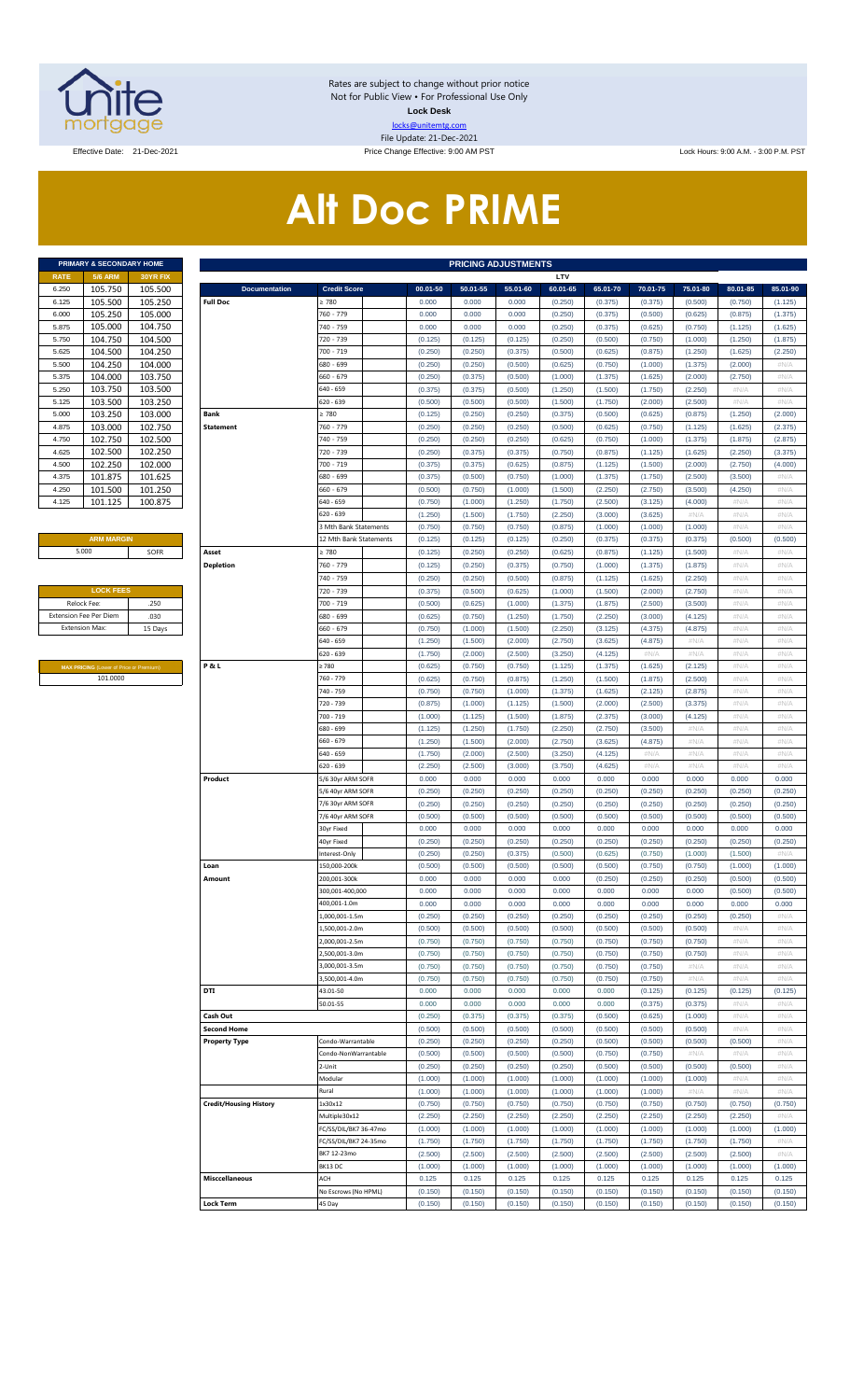

## [V](https://unitemortgage.com/)isit: https://unitemortgage.com

The pricing engine is the Formal price given, please access it through:

**Quick Pricer:** [https://un](https://unitemortgage.com/broker-resources/price-my-loan/)itemortgage.com/broker-resources/price-my-loan/

## **CALL US TODAY: 800-777-1207**

#### **CONVENTIONAL PRODUCTS AND PRICING**

|       | <b>CONFORMING LOANS</b> |                             |         |                      |                             |         |               |                             |                             |               |         |                      |               |                             |               |
|-------|-------------------------|-----------------------------|---------|----------------------|-----------------------------|---------|---------------|-----------------------------|-----------------------------|---------------|---------|----------------------|---------------|-----------------------------|---------------|
|       |                         | <b>DU CONF CONV 30 YEAR</b> |         |                      | <b>DU CONF CONV 20 YEAR</b> |         |               |                             | <b>DU CONF CONV 15 YEAR</b> |               |         |                      |               | <b>DU CONF CONV 10 YEAR</b> |               |
| Rate  | 10 Day                  | 25 Day                      | 40 Day  | Rate                 | 10 Day                      | 25 Day  | 40 Day        | Rate                        | 10 Day                      | 25 Day        | 40 Day  | Rate                 | 10 Day        | 25 Day                      | 40 Day        |
| 3.625 | (4.500)                 | (4.375)                     | (4.250) | 3.375                | (4.375)                     | (4.250) | (4.125)       | 2.875                       | (4.125)                     | (4.000)       | (3.875) | 2.875                | (4.000)       | (3.875)                     | (3.750)       |
| 3.500 | (4.125)                 | (4.000)                     | (3.875) | 3.250                | (3.750)                     | (3.625) | (3.500)       | 2.750                       | (3.750)                     | (3.625)       | (3.500) | 2.750                | (3.750)       | (3.625)                     | (3.500)       |
| 3.375 | (3.625)                 | (3.500)                     | (3.375) | 3.125                | (3.250)                     | (3.125) | (3.000)       | 2.625                       | (3.250)                     | (3.125)       | (3.000) | 2.625                | (3.250)       | (3.125)                     | (3.000)       |
| 3.250 | (3.250)                 | (3.125)                     | (3.000) | 3.000                | (2.875)                     | (2.750) | (2.625)       | 2.500                       | (2.875)                     | (2.750)       | (2.625) | 2.500                | (2.875)       | (2.750)                     | (2.625)       |
| 3.125 | (2.625)                 | (2.500)                     | (2.375) | 2.875                | (2.375)                     | (2.250) | (2.125)       | 2.375                       | (2.250)                     | (2.125)       | (2.000) | 2.375                | (2.375)       | (2.250)                     | (2.125)       |
| 3.000 | (2.125)                 | (2.000)                     | (1.875) | 2.750                | (1.750)                     | (1.625) | (1.500)       | 2.250                       | (1.750)                     | (1.625)       | (1.500) | 2.250                | (2.000)       | (1.875)                     | (1.750)       |
| 2.875 | (1.625)                 | (1.500)                     | (1.375) | 2.625                | (1.125)                     | (1.000) | (0.875)       | 2.125                       | (1.250)                     | (1.125)       | (1.000) | 2.125                | (1.625)       | (1.500)                     | (1.375)       |
| 2.750 | (1.000)                 | (0.875)                     | (0.750) | 2.500                | (0.500)                     | (0.375) | (0.250)       | 2.000                       | (0.750)                     | (0.625)       | (0.500) | 2.000                | (1.125)       | (1.000)                     | (0.875)       |
| 2.625 | (0.125)                 | 0.000                       | 0.125   | 2.375                | 0.125                       | 0.250   | 0.375         | 1.875                       | 0.000                       | 0.125         | 0.250   | 1.875                | (0.625)       | (0.500)                     | (0.375)       |
| 2.500 | 0.625                   | 0.750                       | 0.875   | 2.250                | 0.875                       | 1.000   | 1.125         | 1.750                       | 0.750                       | 0.875         | 1.000   | 1.750                | 0.000         | 0.125                       | 0.250         |
|       |                         |                             |         |                      |                             |         |               |                             |                             |               |         |                      |               |                             |               |
|       |                         | <b>LP CONF CONV 30 YEAR</b> |         | LP CONF CONV 20 YEAR |                             |         |               | <b>LP CONF CONV 15 YEAR</b> |                             |               |         | LP CONF CONV 10 YEAR |               |                             |               |
| Rate  | 10 Day                  | 25 Day                      | 40 Day  | <b>Rate</b>          | 10 Day                      | 25 Day  | <b>40 Day</b> | Rate                        | 10 Day                      | <b>25 Day</b> | 40 Day  | Rate                 | <b>10 Day</b> | 25 Day                      | <b>40 Day</b> |
| 3.750 | (4.750)                 | (4.625)                     | (4.500) | 3.500                | (4.625)                     | (4.500) | (4.375)       | 3.000                       | (4.375)                     | (4.250)       | (4.125) | 3.000                | (4.125)       | (4.000)                     | (3.875)       |
| 3.625 | (4.375)                 | (4.250)                     | (4.125) | 3.375                | (4.250)                     | (4.125) | (4.000)       | 2.875                       | (4.000)                     | (3.875)       | (3.750) | 2.875                | (3.875)       | (3.750)                     | (3.625)       |
| 3.500 | (4.000)                 | (3.875)                     | (3.750) | 3.250                | (3.750)                     | (3.625) | (3.500)       | 2.750                       | (3.625)                     | (3.500)       | (3.375) | 2.750                | (3.500)       | (3.375)                     | (3.250)       |
| 3.375 | (3.500)                 | (3.375)                     | (3.250) | 3.125                | (3.125)                     | (3.000) | (2.875)       | 2.625                       | (3.250)                     | (3.125)       | (3.000) | 2.625                | (3.125)       | (3.000)                     | (2.875)       |
| 3.250 | (3.000)                 | (2.875)                     | (2.750) | 3.000                | (2.750)                     | (2.625) | (2.500)       | 2.500                       | (2.625)                     | (2.500)       | (2.375) | 2.500                | (2.750)       | (2.625)                     | (2.500)       |
| 3.125 | (2.500)                 | (2.375)                     | (2.250) | 2.875                | (2.375)                     | (2.250) | (2.125)       | 2.375                       | (2.125)                     | (2.000)       | (1.875) | 2.375                | (2.250)       | (2.125)                     | (2.000)       |
| 3.000 | (2.000)                 | (1.875)                     | (1.750) | 2.750                | (1.750)                     | (1.625) | (1.500)       | 2.250                       | (1.750)                     | (1.625)       | (1.500) | 2.250                | (1.875)       | (1.750)                     | (1.625)       |
| 2.875 | (1.375)                 | (1.250)                     | (1.125) | 2.625                | (1.125)                     | (1.000) | (0.875)       | 2.125                       | (1.125)                     | (1.000)       | (0.875) | 2.125                | (1.375)       | (1.250)                     | (1.125)       |
| 2.750 | (0.750)                 | (0.625)                     | (0.500) | 2.500                | (0.500)                     | (0.375) | (0.250)       | 2.000                       | (0.500)                     | (0.375)       | (0.250) | 2.000                | (0.875)       | (0.750)                     | (0.625)       |

| <b>HIGH BALANCE CONFORMING</b> |  |
|--------------------------------|--|
|                                |  |

2.625 0.000 0.125 0.250 2.375 0.250 0.375 0.500 1.875 0.125 0.250 0.375 1.875 (0.250) (0.125) 0.000 2.500 0.750 0.875 1.000 2.250 0.875 1.000 1.125 1.750 0.750 0.875 1.000 1.750 0.250 0.375 0.500

|                                                                                                                               | <b>DU HIGH BALANCE 30 YEAR</b><br>10 Day                                  |                                                                                                                    |                                                                                                                  |                                                                                               | <b>DU HIGH BALANCE 15 YEAR</b>                                                                                          |                                                                                                                  |                                                                                                                  |      |        | <b>DU HIGH BALANCE 20 YEAR</b> |        |      |        | <b>DU HIGH BALANCE 10 YEAR</b> |               |  |  |  |
|-------------------------------------------------------------------------------------------------------------------------------|---------------------------------------------------------------------------|--------------------------------------------------------------------------------------------------------------------|------------------------------------------------------------------------------------------------------------------|-----------------------------------------------------------------------------------------------|-------------------------------------------------------------------------------------------------------------------------|------------------------------------------------------------------------------------------------------------------|------------------------------------------------------------------------------------------------------------------|------|--------|--------------------------------|--------|------|--------|--------------------------------|---------------|--|--|--|
| Rate<br>3.750<br>3.625<br>3.500<br>3.375<br>3.250<br>3.125<br>3.000<br>2.875<br>(0.875)<br>2.750<br>(0.250)<br>2.625<br>0.625 | (4.000)<br>(3.625)<br>(3.250)<br>(2.875)<br>(2.375)<br>(1.750)<br>(1.375) | 25 Day<br>(3.875)<br>(3.500)<br>(3.125)<br>(2.750)<br>(2.250)<br>(1.625)<br>(1.250)<br>(0.750)<br>(0.125)<br>0.750 | 40 Day<br>(3.750)<br>(3.375)<br>(3.000)<br>(2.625)<br>(2.125)<br>(1.500)<br>(1.125)<br>(0.625)<br>0.000<br>0.875 | Rate<br>3.000<br>2.875<br>2.750<br>2.625<br>2.500<br>2.375<br>2.250<br>2.125<br>2.000<br>875ء | <b>10 Day</b><br>(2.875)<br>(2.750)<br>(2.500)<br>(2.125)<br>(1.625)<br>(1.250)<br>(0.750)<br>(0.375)<br>0.250<br>0.750 | 25 Day<br>(2.750)<br>(2.625)<br>(2.375)<br>(2.000)<br>(1.500)<br>(1.125)<br>(0.625)<br>(0.250)<br>0.375<br>0.875 | 40 Day<br>(2.625)<br>(2.500)<br>(2.250)<br>(1.875)<br>(1.375)<br>(1.000)<br>(0.500)<br>(0.125)<br>0.500<br>1.000 | Rate | 10 Day | 25 Day<br>œ                    | 40 Day | Rate | 10 Day | $25$ Day                       | <b>40 Day</b> |  |  |  |

**MAX NET PRICING IS 104.000 HIGH BALANCE MAX NET PRICING IS 103.000 Rates and pricing are subject to change without notice.** This document is limited to current Unite Mortgage Wholesale Lending Solutions, and should not be intended as legal advice, legal opinion, or any other advice on specific facts or circumstances. Such policy and practice ar 自 All Rights Reserved. 12.2021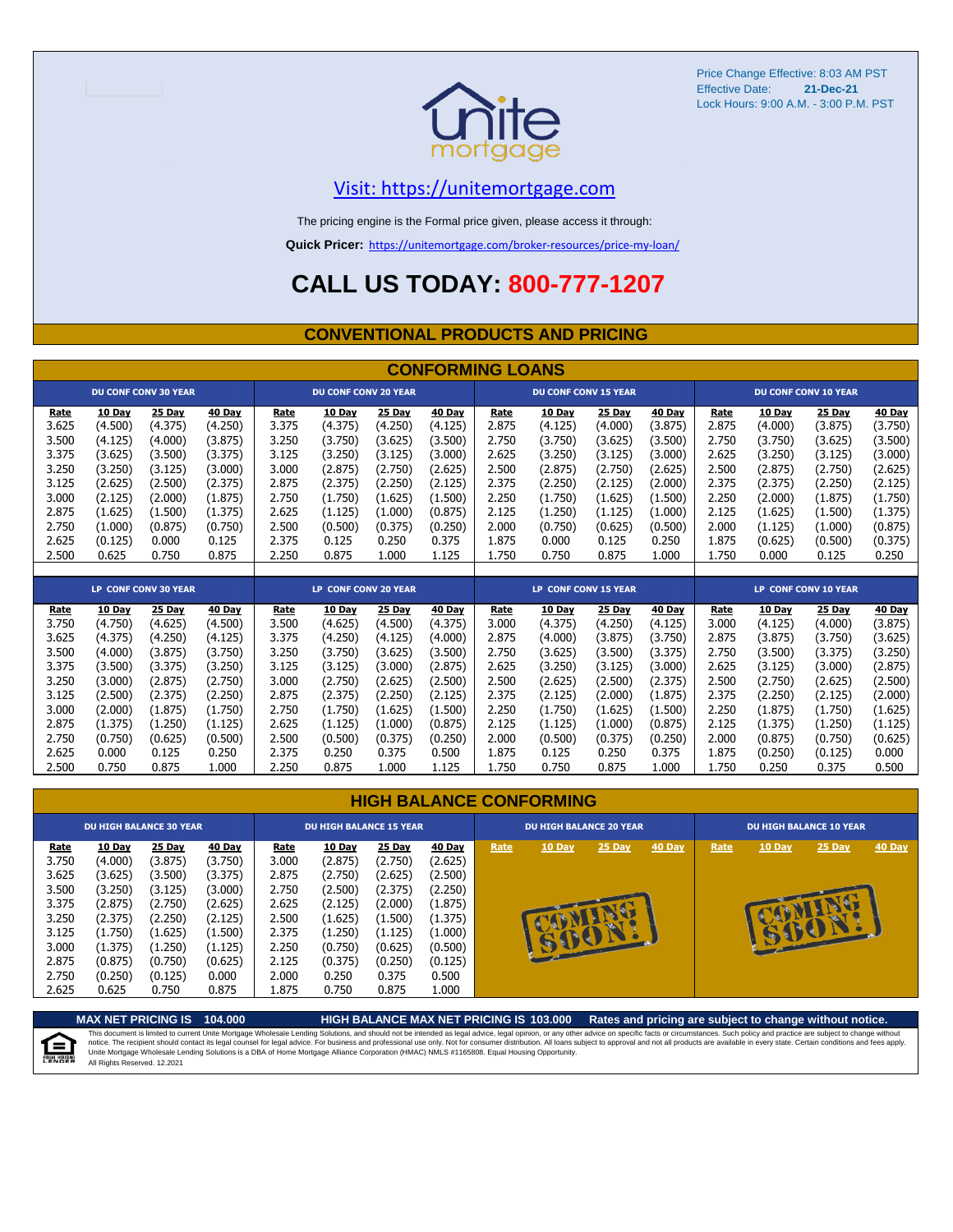

## [V](https://unitemortgage.com/)isit: https://unitemortgage.com

The pricing engine is the Formal price given, please access it through:

**Quick Pricer:** [https://un](https://unitemortgage.com/broker-resources/price-my-loan/)itemortgage.com/broker-resources/price-my-loan/

## **CALL US TODAY: 800-777-1207**

|             | <b>HOME AFFORDABLE PRODUCTS</b> |                             |         |                                          |               |         |         |                                 |               |         |         |                                       |              |          |        |
|-------------|---------------------------------|-----------------------------|---------|------------------------------------------|---------------|---------|---------|---------------------------------|---------------|---------|---------|---------------------------------------|--------------|----------|--------|
|             |                                 | <b>DU HOMEREADY 30 YEAR</b> |         | <b>DU HOMEREADY HIGH BALANCE 30 YEAR</b> |               |         |         | <b>LP HOME POSSIBLE 30 YEAR</b> |               |         |         | LP HOME POSSIBLE HIGH BALANCE 30 YEAR |              |          |        |
| <u>Rate</u> | 10 Day                          | 25 Day                      | 40 Day  | <u>Rate</u>                              | <b>10 Day</b> | 25 Day  | 40 Day  | <u>Rate</u>                     | <b>10 Day</b> | 25 Day  | 40 Day  | Rate                                  | 10 Day       | 25 Day   | 40 Day |
| 3.625       | (4.250)                         | (4.125)                     | (4.000) | 3.750                                    | (3.125)       | (3.000) | (2.875) | 3.625                           | (4.250)       | (4.125) | (4.000) |                                       |              |          |        |
| 3.500       | (3.875)                         | (3.750)                     | (3.625) | 3.625                                    | (4.000)       | (3.875) | (3.750) | 3.500                           | (4.000)       | (3.875) | (3.750) |                                       |              |          |        |
| 3.375       | (3.375)                         | (3.250)                     | (3.125) | 3.500                                    | (3.500)       | (3.375) | (3.250) | 3.375                           | (3.500)       | (3.375) | (3.250) |                                       |              |          |        |
| 3.250       | (2.875)                         | (2.750)                     | (2.625) | 3.375                                    | (3.000)       | (2.875) | (2.750) | 3.250                           | (3.000)       | (2.875) | (2.750) |                                       |              | <b>D</b> |        |
| 3.125       | (2.250)                         | (2.125)                     | (2.000) | 3.250                                    | (2.500)       | (2.375) | (2.250) | 3.125                           | (2.375)       | (2.250) | (2.125) |                                       |              |          |        |
| 3.000       | (1.875)                         | (1.750)                     | (1.625) | 3.125                                    | (2.000)       | (1.875) | (1.750) | 3.000                           | (1.875)       | (1.750) | (1.625) |                                       | $\mathbf{E}$ | BU       |        |
| 2.875       | (1.250)                         | (1.125)                     | (1.000) | 3.000                                    | (1.500)       | (1.375) | (1.250) | 2.875                           | (1.375)       | (1.250) | (1.125) |                                       |              |          |        |
| 2.750       | (0.625)                         | (0.500)                     | (0.375) | 2.875                                    | (0.875)       | (0.750) | (0.625) | 2.750                           | (0.625)       | (0.500) | (0.375) |                                       |              |          |        |
| 2.625       | 0.125                           | 0.250                       | 0.375   | 2.750                                    | (0.125)       | 0.000   | 0.125   | 2.625                           | 0.125         | 0.250   | 0.375   |                                       |              |          |        |
| 2.500       | 1.000                           | 1.125                       | 1.250   | 2.625                                    | 0.500         | 0.625   | 0.750   | 2.500                           | 1.125         | 1.250   | 1.375   |                                       |              |          |        |

| <b>HOME READY AND HOMEPOSSIBLE CAP LIMITS</b>      |      |      |      |      |       |       |       |                                                                                                                                                                        |       |  |  |  |
|----------------------------------------------------|------|------|------|------|-------|-------|-------|------------------------------------------------------------------------------------------------------------------------------------------------------------------------|-------|--|--|--|
|                                                    |      |      |      |      |       |       |       | $\mid$ LTV <=60 $\mid$ 60.01 - 65 $\mid$ 65.01 - 70 $\mid$ 70.01 - 75 $\mid$ 75.01 - 80 $\mid$ 80.01 - 85 $\mid$ 85.01 - 90 $\mid$ 90.01 - 95 $\mid$ 95.01 - 97 $\mid$ |       |  |  |  |
| HomeReady/Home Possible FICO >=680 Adjustment Caps | .500 | .500 | .500 | .500 | 1.500 | 0.000 | 0.000 | 0.000                                                                                                                                                                  | 0.000 |  |  |  |
| HomeReady/Home Possible FICO <680 Adjustment Caps  | .500 | .500 | .500 | .500 | i.500 | .500  | .500  | .500                                                                                                                                                                   | 1.500 |  |  |  |

E

MAX NET PRICING IS 103.000 Rates and pricing are subject to change without notice.<br>This document is limited to current Unite Mortgage Wholesale Lending Solutions, and should not be intended as legal advice, legal opinion, All Rights Reserved. 12.2021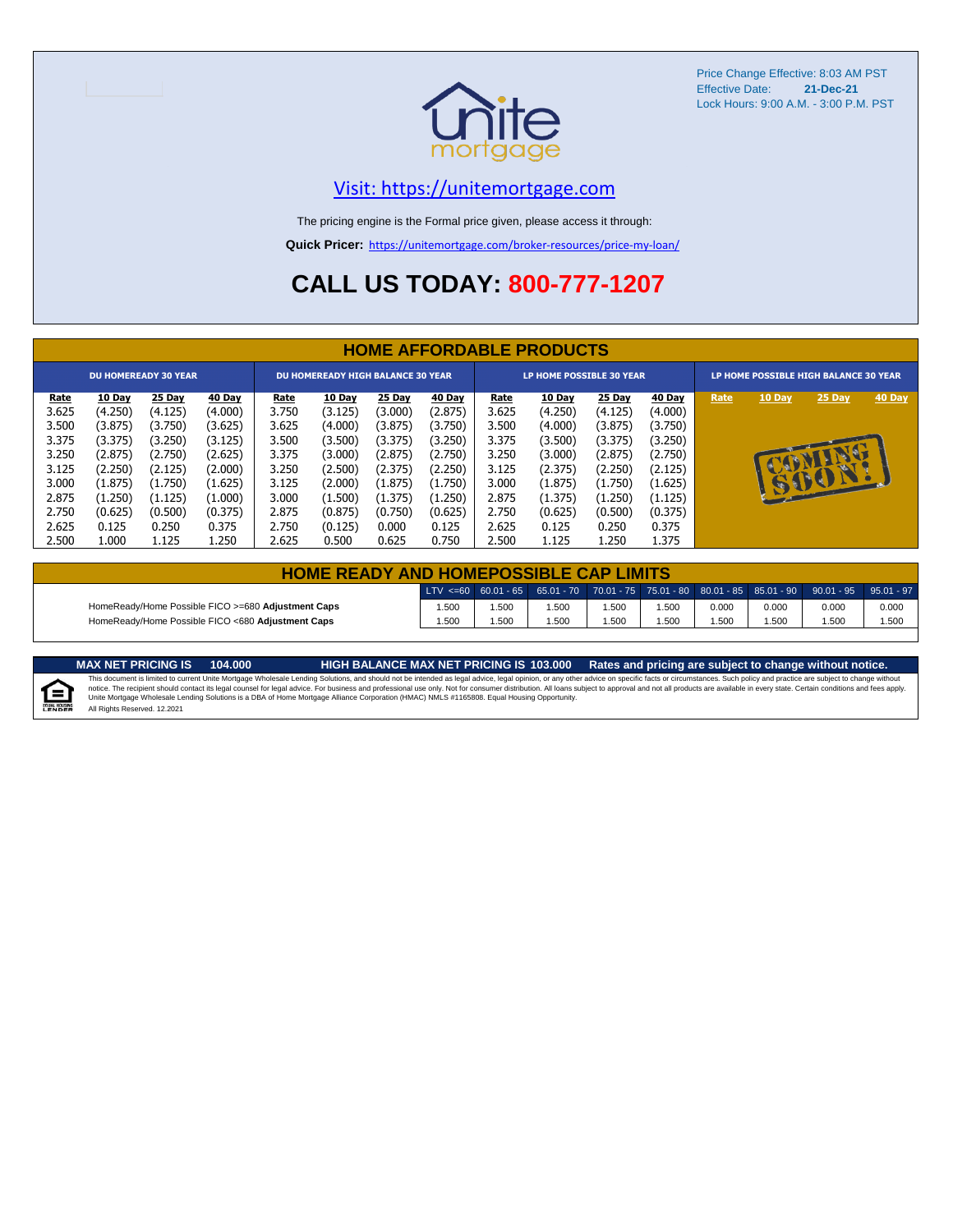

## [V](https://unitemortgage.com/)isit: https://unitemortgage.com

The pricing engine is the Formal price given, please access it through:

**Quick Pricer:** [https://un](https://unitemortgage.com/broker-resources/price-my-loan/)itemortgage.com/broker-resources/price-my-loan/

## **CALL US TODAY: 800-777-1207**

|                                                                                        | <b>CONVENTIONAL PRICING ADJUSTMENTS</b>          |              |                                                                                                                           |              |              |              |                    |              |                               |              |
|----------------------------------------------------------------------------------------|--------------------------------------------------|--------------|---------------------------------------------------------------------------------------------------------------------------|--------------|--------------|--------------|--------------------|--------------|-------------------------------|--------------|
| Credit Score / LTV                                                                     | Loan Terms > 15 years                            | $LTV \le 60$ | $60.01 - 70$                                                                                                              | $70.01 - 75$ | $75.01 - 80$ | $80.01 - 85$ | $85.01 - 90$       | $90.01 - 95$ | $95.01 - 97$                  | >97.00%      |
| 740+                                                                                   |                                                  | 0.000        | 0.250                                                                                                                     | 0.250        | 0.500        | 0.250        | 0.250              | 0.250        | 0.750                         | 0.750        |
| 720 - 739                                                                              |                                                  | 0.000        | 0.250                                                                                                                     | 0.500        | 0.750        | 0.500        | 0.500              | 0.500        | 1.000                         | 1.000        |
| 700 - 719                                                                              |                                                  | 0.000        | 0.500                                                                                                                     | 1.000        | 1.250        | 1.000        | 1.000              | 1.000        | 1.500                         | 1.500        |
| 680 - 699                                                                              |                                                  | 0.000        | 0.500                                                                                                                     | 1.250        | 1.750        | 1.500        | 1.250              | 1.250        | 1.500                         | 1.500        |
| 660 - 679                                                                              |                                                  | 0.000        | 1.000                                                                                                                     | 2.250        | 2.750        | 2.750        | 2.250              | 2.250        | 2.250                         | 2.250        |
| 640 - 659                                                                              |                                                  | 0.500        | 1.250                                                                                                                     | 2.750        | 3.000        | 3.250        | 2.750              | 2.750        | 2.750                         | 2.750        |
| 620-639                                                                                |                                                  | 0.500        | 1.500                                                                                                                     | 3.000        | 3.000        | 3.250        | 3.250              | 3.250        | 3.500                         | 3.500        |
| Cash Out (Ex. Student Loan Only) All Loan Terms. Cumulative with above adjust.         |                                                  | $LTV < =60$  | $60.01 - 70$                                                                                                              | $70.01 - 75$ | $75.01 - 80$ |              |                    |              |                               |              |
| $740+$                                                                                 |                                                  | 0.375        | 0.625                                                                                                                     | 0.625        | 0.875        |              |                    |              |                               |              |
| 720 - 739                                                                              |                                                  | 0.375        | 1.000                                                                                                                     | 1.000        | 1.125        |              |                    |              |                               |              |
| 700 - 719                                                                              |                                                  | 0.375        | 1.000                                                                                                                     | 1.000        | 1.125        |              |                    |              |                               |              |
| 680 - 699                                                                              |                                                  | 0.375        | 1.125                                                                                                                     | 1.125        | 1.750        |              |                    |              |                               |              |
| 660 - 679                                                                              |                                                  | 0.625        | 1.125                                                                                                                     | 1.125        | 1.875        |              |                    |              |                               |              |
| 640 - 659                                                                              |                                                  | 0.625        | 1.625                                                                                                                     | 1.625        | 2.625        |              |                    |              |                               |              |
| 620 - 639                                                                              |                                                  | 0.625        | 1.625                                                                                                                     | 1.625        | 3.125        |              |                    |              |                               |              |
| <b>Other Price Adjustments</b><br>All Loan Terms                                       | Cumulative with above adjustments                | $LTV \le 60$ | $60.01 - 65$                                                                                                              | $65.01 - 70$ | $70.01 - 75$ | $75.01 - 80$ | $80.01 - 85$       | $85.01 - 90$ | $90.01 - 95$                  | $95.01 - 97$ |
| High Balance Purchase and R/T Refinance                                                |                                                  | 0.250        | 0.250                                                                                                                     | 0.250        | 0.250        | 0.250        | 0.250              | 0.250        | 0.250                         | <b>NA</b>    |
| High Balance Cash-Out Refinance                                                        |                                                  | 1.000        | 1.000                                                                                                                     | 1.000        | 1.000        | 1.000        | <b>NA</b>          | <b>NA</b>    | <b>NA</b>                     | <b>NA</b>    |
| High Balance ARMs (Adjustment Based on CLTV)                                           |                                                  | 0.750        | 0.750                                                                                                                     | 0.750        | 0.750        | 1.500        | 1.500              | 1.500        | 1.500                         | <b>NA</b>    |
| <b>ARMs</b>                                                                            |                                                  | 0.000        | 0.000                                                                                                                     | 0.000        | 0.000        | 0.000        | 0.000              | 0.000        | 0.250                         | NA           |
| HomeReady/Home Possible FICO >=680 Adjustment Caps                                     |                                                  | 1.500        | 1.500                                                                                                                     | 1.500        | 1.500        | 1.500        | 0.000              | 0.000        | 0.000                         | 0.000        |
| HomeReady/Home Possible FICO <680 Adjustment Caps                                      |                                                  | 1.500        | 1.500                                                                                                                     | 1.500        | 1.500        | 1.500        | 1.500              | 1.500        | 1.500                         | 1.500        |
| <b>Investment Properties</b>                                                           |                                                  | 2.125        | 2.125                                                                                                                     | 2.125        | 2.125        | 3.375        | 4.125              | <b>NA</b>    | <b>NA</b>                     | <b>NA</b>    |
| Second Home                                                                            |                                                  | 0.000        | 0.000                                                                                                                     | 0.000        | 0.000        | 0.000        | 0.000              | 0.250        | 5.000                         | 5.000        |
| Manufactured home                                                                      |                                                  | 0.500        | 0.500                                                                                                                     | 0.500        | 0.500        | 0.500        | 0.500              | 0.500        | 0.500                         | 0.500        |
| 2-4 Unit Properties (3-4 unit max LTV is 75% (DU) and 80% (LP))                        |                                                  | 1.000        | 1.000                                                                                                                     | 1.000        | 1.000        | 1.000        | 1.000              | <b>NA</b>    | <b>NA</b>                     | <b>NA</b>    |
| Condos - Loan Terms > 15Y (does not apply to Detached building types)                  |                                                  | 0.000        | 0.000                                                                                                                     | 0.000        | 0.000        | 0.750        | 0.750              | 0.750        | 0.750                         | 0.750        |
| Escrow Waiver (LTV >80% not available in NM, LTV >90% does not apply to HB Nationwide) |                                                  | 0.000        | 0.000                                                                                                                     | 0.000        | 0.000        | 0.000        | 0.000              | 0.000        | 0.000                         | <b>NA</b>    |
| UW Waiver Fee (ALL LTV) - based on loan size                                           |                                                  |              |                                                                                                                           |              |              |              |                    |              |                               |              |
|                                                                                        |                                                  |              |                                                                                                                           |              |              |              |                    |              |                               |              |
|                                                                                        | <b>ALL SUBORDINATE FINANCING</b>                 |              |                                                                                                                           |              | .375%        |              |                    |              |                               |              |
| <b>LTV Range</b>                                                                       | <b>CLTV Range</b>                                |              | Credit Score < 720                                                                                                        |              |              |              | Credit Score > 720 |              |                               |              |
| $\leq 65.00\%$                                                                         | $80.01\% - 95.00\%$                              |              | 0.500                                                                                                                     |              |              |              | 0.250              |              |                               |              |
| 65.01% - 75.00%                                                                        | $80.01\% - 95.00\%$                              |              | 0.750                                                                                                                     |              |              |              | 0.500              |              |                               |              |
| 75.01% - 95.00%                                                                        | $90.01\% - 95.00\%$                              |              | 1.000                                                                                                                     |              |              |              | 0.750              |              |                               |              |
| 75.01% - 90.00%                                                                        | 76.01% - 90.00%                                  |              | 1.000                                                                                                                     |              |              |              | 0.750              |              |                               |              |
| ≤ 95.00%                                                                               | 95.01% - 97.00%                                  |              | 1.500                                                                                                                     |              |              |              | 1.500              |              |                               |              |
|                                                                                        |                                                  |              |                                                                                                                           |              |              |              |                    |              |                               |              |
|                                                                                        | <b>LOCK EXTENSIONS - RELOCKS - OTHER CHANGES</b> |              |                                                                                                                           |              |              |              |                    |              |                               |              |
|                                                                                        |                                                  |              | <b>Lock Extensions:</b>                                                                                                   |              |              |              |                    |              |                               |              |
| .03/day<br>$1-4$ days                                                                  |                                                  |              |                                                                                                                           |              |              |              |                    |              |                               |              |
| 0.125<br>5 days                                                                        |                                                  |              |                                                                                                                           |              |              |              |                    |              | 10 Day Lock Expires: 12/31/21 |              |
| 0.187<br>7 days                                                                        |                                                  |              |                                                                                                                           |              |              |              |                    |              | 25 Day Lock Expires:          | 01/15/22     |
| 0.250<br>10 days                                                                       |                                                  |              |                                                                                                                           |              |              |              |                    |              | 40 Day Lock Expires: 01/30/22 |              |
| 0.375<br>15 days                                                                       |                                                  |              |                                                                                                                           |              |              |              |                    |              |                               |              |
| <b>Relocks:</b>                                                                        | <b>Other Changes:</b>                            |              |                                                                                                                           |              |              |              |                    |              |                               |              |
| Worse Case pricing plus additional .250 hit                                            | Loan Program                                     |              | Worse Case if moving into different delivery type                                                                         |              |              |              |                    |              |                               |              |
|                                                                                        | Rate Change                                      |              | Not subject to worse case pricing<br>Locks expiring on a non business day are<br>good through the following business day. |              |              |              |                    |              |                               |              |

APOR: 15/20 YR.: 2.500% 1 YR CMT: 0.120% **MAX NET PRICING IS 104.000 Rates and prices are subject to change without notice.** 25/30 YR.: 2.960% 1 YR Libor: 0.360% This document is limited to current Unite Mortgage Wholesale Lending Solutions, and should not be intended as legal advice, legal opinion, or any other advice on specific facts or circumstances. Such policy and practice ar  $=$ **EQUAL HOUSING** All Rights Reserved. 12.2021